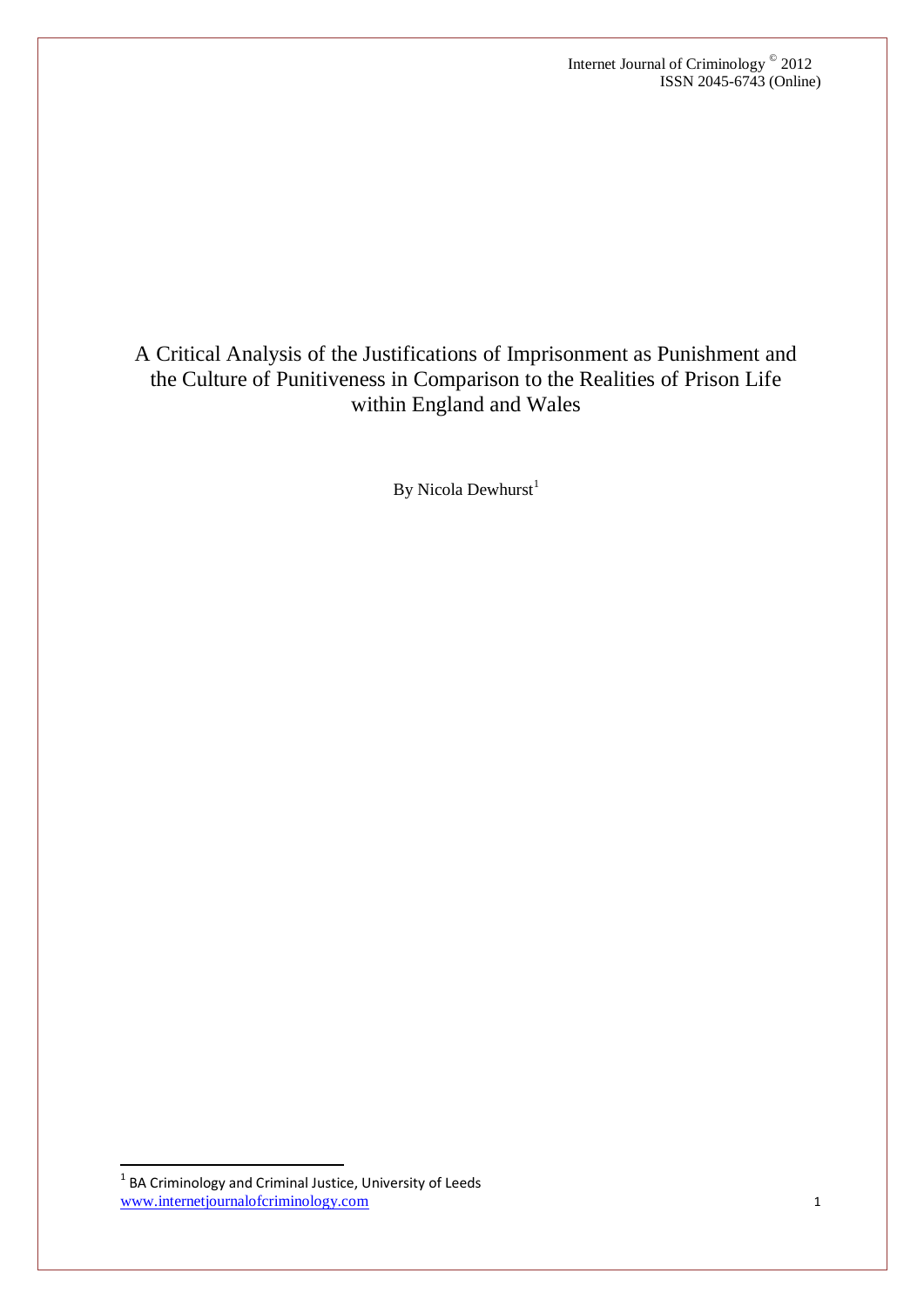#### Internet Journal of Criminology © 2012 ISSN 2045-6743 (Online)

# **Table of Contents**

|--|--|

# **Chapters:**

| 2) Penetrating the perceptions; the penal system and its supposed justifiability on trial . 12 |
|------------------------------------------------------------------------------------------------|
| 3) Prisoners as people; the realities of imprisonment and the reluctance to utilise            |
|                                                                                                |
|                                                                                                |

|--|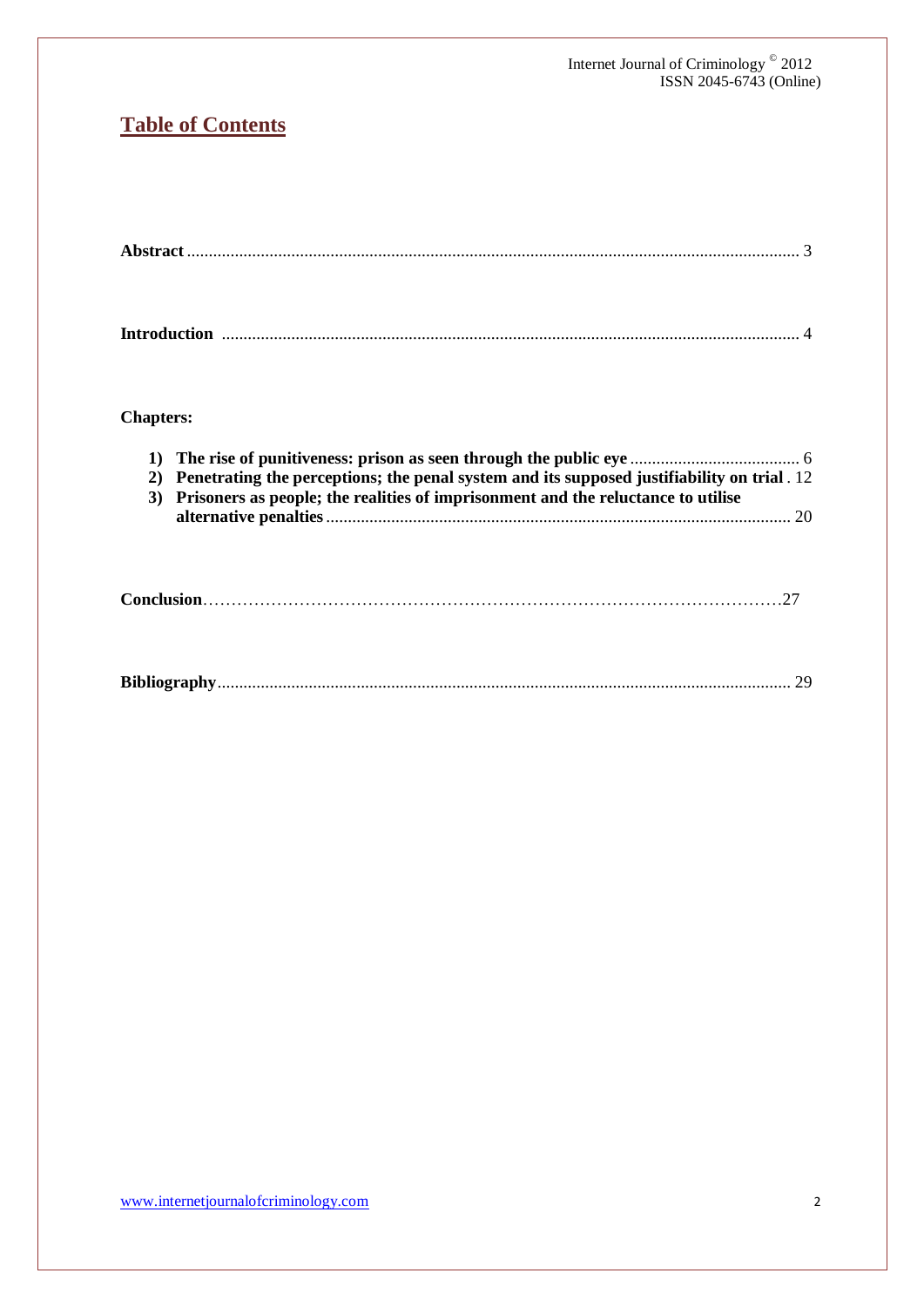## **Abstract**

This project will aim to identify why imprisonment is considered to be the primary and most preferable form of punishment within England and Wales. To do this, historical and traditional notions of the penal system will be considered in depth before it is ascertained if such values are outdated, unjustifiable or ineffective in modern society. The penal system will be largely deconstructed in an attempt to remove normative and familiar assumptions and rhetoric that may taint objectivity of judgements. Essentially, this means that the penal system will be stripped of societal connotations (in so far as is possible given the arguable subjectivity of all human debate), in an attempt to reach a nonprejudiced, non-perverted conclusion about the justifiability of imprisonment as punishment, and the subsequent consequences that has for offenders.

To begin with then, the basic notion of "imprisonment" as understood by society will be explored; in a similar vein, the origins of these understandings will be debated. Following on from this, the levels of punitiveness, as expressed by the public, will be assessed. Specifically in terms of this project, a conscious attempt will be made to address and include understandings from multiple social gazes. This means that references to academic thought will not comprise the entirety of the project; rather, the prison as an institution, a penalty and an environment will be considered also at the micro level. Accounts from individual prisoners/exprisoners and prison officers will therefore be considered as equally valuable in the dissertation and will also be used as a comparative tool against academic work, official stances, public attitudes and the law. When referring to the penal system, it should be understood that only adult institutions will be considered and that both public and private prisons are in discussion.

The basic intention of this dissertation is to attempt to consider and challenge widespread beliefs about the penal system and consequently to both penetrate and expose the realities of what it truly means to be incarcerated. In conjunction with this, and as a necessary precondition of this, media portrayals of the penal system and prisoners as a group will be disputed. Having accomplished this, this project will focus on imprisonment as a viable penalty for offenders and consequently will challenge traditional justifications that have for so long been left unchallenged. Ultimately, it is hoped that this project will underscore in basic terminology the aspects of the penal system that fail to address or help individual offenders, and on a greater scale therefore, society at large.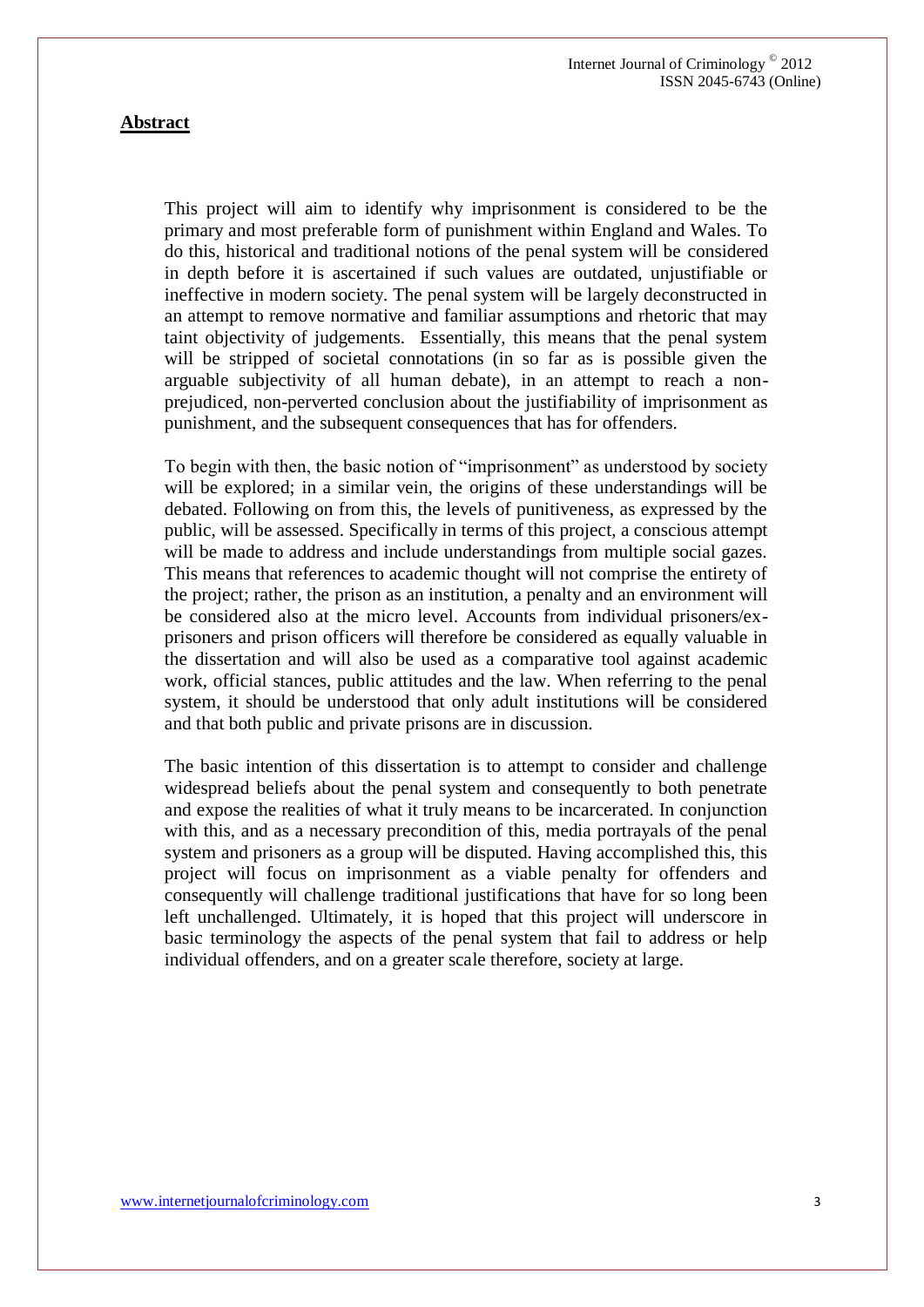## **Introduction**

*"That jailes should be, there is law, sense and reason, To punish bawdry, cheating, theft and treason, Though some against them have invective bin, And call'd Jaile a magasin of sin, An Universitie of villany, An Academy of faule blasphemy, A sinke of drunkenesse, a den to Thieves, A treasury for Sergeants and for Shrieves, A mint for Baylifes, Marshals men and Jailers, Who live by losses of captiv'd bewailers: A nurse of Roguery, and an earthly hell, Where Dev'ls or Jaylers in mens shapes doe dwell"*

(John Taylor, "The Praise of Vertue of a Jayle and Jaylers", 1630, cited in Morris and Rothman, 1998, pg 266)

Punishment and specifically, imprisonment has been for a very long time an issue in which the public seems to express an intense fascination with. As expounded by McConville, "questions of crime and punishment are rarely (perhaps never) absent from public discourse" (2003, pg149). It has arguably become so very present in dialogue between British peoples and consequently therefore British culture, that it is now an arena in which we all feel entitled, if not compelled to express a strong opinion on. In the above poem, dating from 1630, the numberless and contentious perceptions revolving around prison are explored. Functions, aims and the nature of prisons are contested and are exposed as potentially multipurpose. Notions revolving around communities of prisoners and communities of "jaylers" as separate and adversarial bodies are scrutinised. Even if it is conceded that such considerations of prisons were minimal or more readily overlooked in previous generations, it therefore appears that rhetoric has long questioned the justifications and exact realities of imprisonment as an acceptable form of offender management.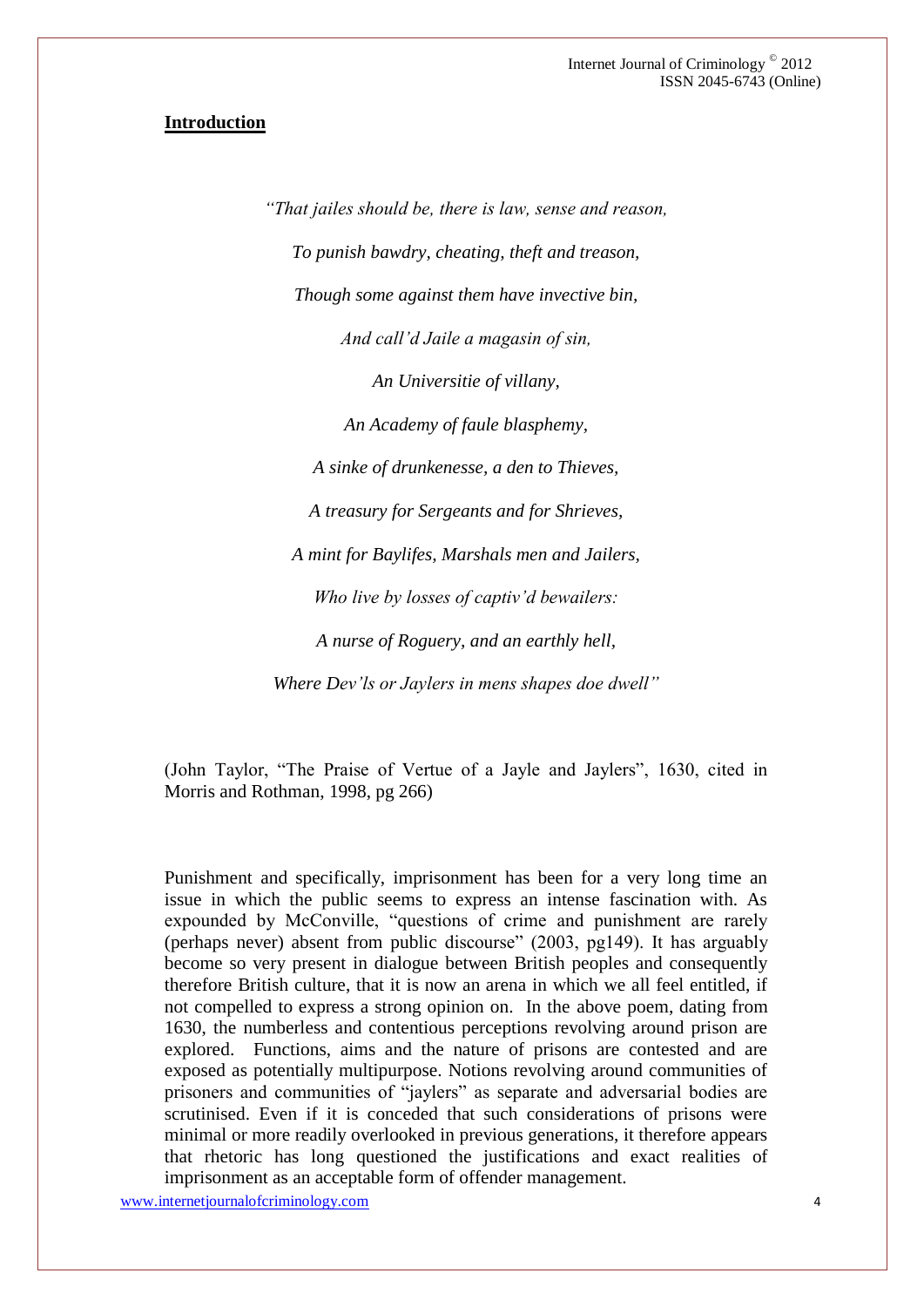Internet Journal of Criminology © 2012 ISSN 2045-6743 (Online)

Today, nearly 400 years since the poem is dated, prisons are very much a hot topic. It is a, "sacred cow" of British society (Maruna and King, cited in Bottoms et al, pg 84, 2004), an institution that is powerful, feared, loathed, revered and celebrated. Interestingly then, understandings of it are arguably minimal. It pervades dialogue routinely and can be found being discussed in the British media on a daily basis. Society and at the micro level, individuals, are actively encouraged to think about prisons. It is a major and well-discussed institution of British society.

In reality then, considering the manner in which the penal system so greatly infiltrates ideologies, discourse and theories of British citizens, it is vital to assess the origins of understandings of the penal system and their consequences thoroughly. This is crucial in order to ensure that a fair system is in place; after all, the existence, aims, practices and justifications of prisons are so arguably influenced by public opinion that it is without doubt imperative to expose misguided notions that may threaten or undermine justice.

In Chapter 1, the penal system, as seen through the public eye, will be assessed. This chapter will attempt to account for the contrasting and often controversial assumptions that are formulated and shared through England and Wales about the penal system, and seek to identify methods in which these ideologies are circulated. A particular emphasis will be placed on the media as a powerfully influential agent and also as a potential manipulator of information distributed to the public. In this way, public notions about both justice and the penal system will be explored. Consequential levels of punitiveness with regards to the penal system and as expressed by the public, will be scrutinised. This chapter will therefore penetrate the roots of public opinions and attempt to indicate why certain ideologies prevail over others.

Chapter 2 will continue this theme in expounding the potential injustices that may arise from misinformed or misguided rhetoric. This chapter will focus primarily on the penal system as a contentiously justifiable institution and debate whether the prison is justified both in theory and in practice. It will critically assess the supposed purposes of imprisonment and proposals put forward for its viability. In turn, each of these proposals will be contested on the grounds of justifiability and fairness. Imprisonment as a response to crime will be explored from a moral point of view and ideologies that conflict with the prevalence of justice will be explored and deconstructed.

Chapter 3, the final instalment in this publication, will focus on the realities of prison life and attempt to forgo all preconceived perceptions about the penal system. The prison will be considered in isolation and an attempt to understand the impact of the consequences of prison sentences will be offered. A particular focus will be on micro considerations of the penal system and specifically therefore, inmate's personal experiences. Furthermore, in a final section, Chapter 3 will consider the usefulness of alternatives to custody and explore the extent of reluctance as expressed by the public, in utilising these penalties.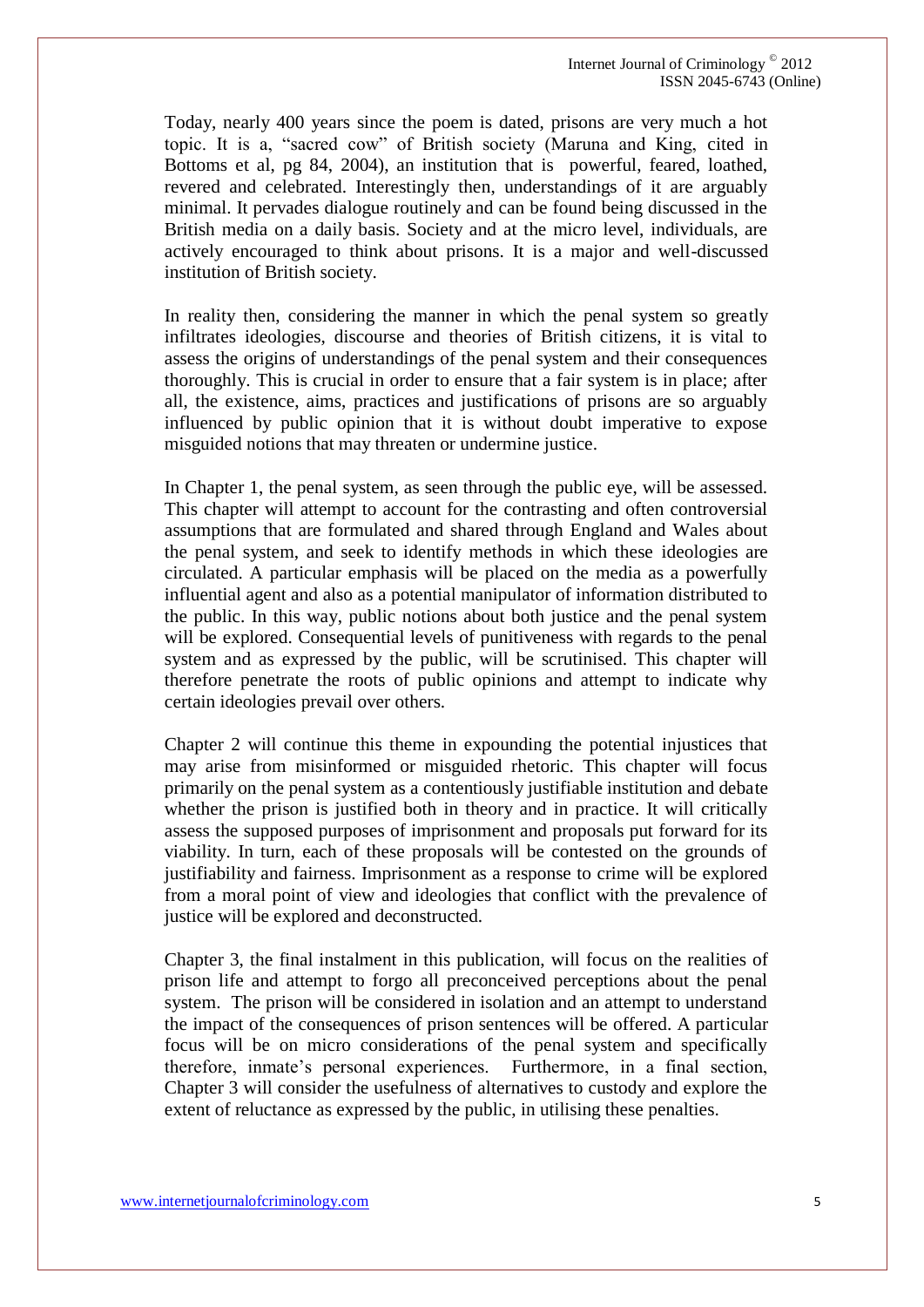#### **Chapter 1 – The rise of punitiveness; prison as seen through the public eye**

It is perhaps reasonable to assert that prisons resonate in society's collective mind as the dungeons in our fairy-tales and legends (Smith, 1989). They are commonly thought of as the dumping grounds for the dregs and unsuitables found within society, a place for those individuals who are undesirable or unworthy of functioning in wider society to go. Fundamentally then, prisons are routinely portrayed as a solution to society's problem people and consequently, as stated by Roberts and Hough, prison is, "simply the most familiar punishment in the public mind" (2002, p5). That being said, it does not necessarily follow that prisons are well understood or that imprisonment itself is a justified response to crime. It is vital therefore, that the prison system is scrutinised in meticulous detail and that those people sentenced to incarceration are not subject to an entirely unjustifiable, outdated or inhumane experience.

The first point of call in doing this is to address in what ways exactly general assumptions about and of prisons and prisoners themselves are formulated and shared throughout England and Wales. It then needs to be ascertained, or rather debated, as to how, why and if those assumptions are generally accepted as true. Following on from this, the extent of common public conceptions or indeed, misconceptions will be explored. In this way, it will be better understood what British society thinks the prison system stands for and consequently, what society deems to constitute a justifiable system. In keeping with this then, Coyle, 2005, eloquently states that a major source of societal assumptions about prisons is derived from the media. He concisely argues that:

*"the media generally paints two contrasting pictures of prison life... one is of a dangerous environment where there is an ever-present threat of violence and brutality, coming sometimes from prisoners and on occasion from staff... the other picture is of the prison as a holiday camp, in which prisoners can lie in bed all day if they so choose, are well fed and provided for and are given occasional days out to further relax with family and friends" (p104-105)*

Putting aside for the time being that this binary can be thought to have been created, it is arguable that what is known about prisons, or rather what is thought to be known and established as factual, is in fact the result of a hyped up media frenzy or what may sociologically be referred to as an example of media amplification. This is when media channels exacerbate a category of behaviour, in this case, offending behaviour, and report incessantly, disproportionately and unfavourably. This then leads to a moral panic, as coined by Stan Cohen in his seminal 1972 work, "Folk Devils and Moral Panics". A moral panic simply put is when a population is lead to believe that a particular issue is threatening the current social order or existing social norms. In this case, the moral panic could be that prisons are scary, dangerous places and that violence is unbridled or alternatively, that prisons are ineffective and therefore that the entire system is of no use. The result of a moral panic is a disproportionate concern amongst the population.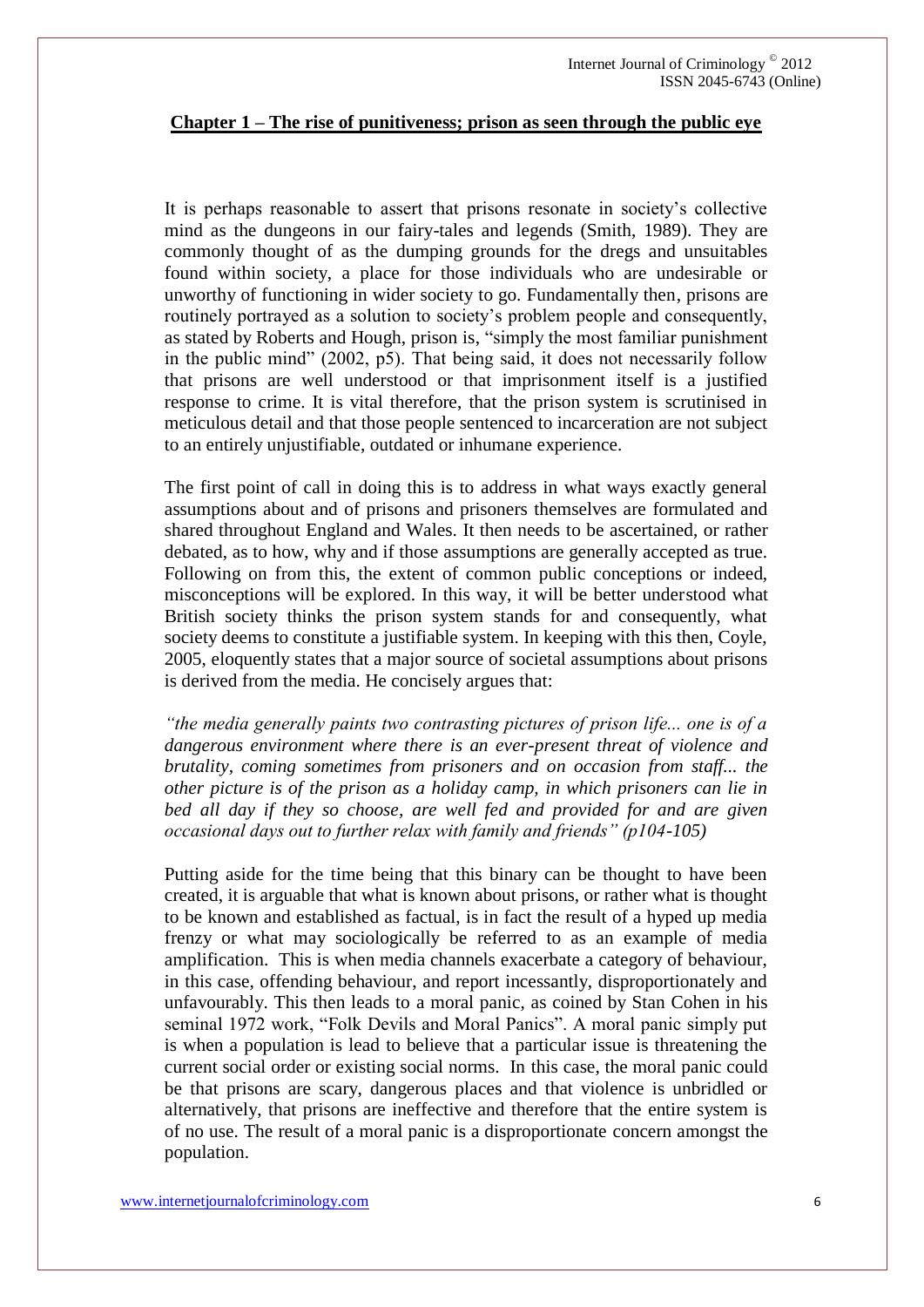The media is a powerful institution. It must not be forgotten that it operates in much the same way as businesses do; it makes assessments and releases what is predicted to be popular, or more appropriately in this case, what will sell (Indermaur and Hough, cited in Roberts and Hough, 2008). Moreover, in order to do this, Indermaur and Hough argue that, "the most fundamental strategy involves providing succinct, accessible information on crime to journalists" (cited in Roberts and Hough, 2008, p206). Applying this notion without limiting it to only printed media, it is therefore conceivable that information relayed to the public is perhaps misguided, taken out of context or lacking in explanation purely on the basis that it is a profitable business plan. As Matthews asserts, mass media tends to, "conveniently divide" (2009, p115) the population into good people or bad, moral or immoral, respectable or deviant. In this way then, the media can be accused of exposing the public to a very narrow and contrived pool of information about prisons, offenders and prisoners.

A further problem arises in that the public can be thought to remain as mere recipients of this information without questioning the origins or intentions of it. As Indermaur and Hough explain, neglecting to challenge media claims can be powerfully detrimental in that the media can then be thought to represent public opinion (cited in Roberts and Hough, 2008). The media can then, as Sparks asserts, retain and elicit the, "power to inform common sense" (cited in McConville, 2008, p161). Considering that time spent watching television is the third most popular activity in England and Wales, just behind working and sleeping (Jewkes, 2002), this could most certainly be regarded as a dangerous and inadvisable means of communicating the realities of imprisonment.

However, this speculation is all based on the premise that the population is a mere recipient of medium, that every notion proposed by the media is accepted without question. In essence then, this theory can be accused of being deterministic; that people lack the ability or competence to make reasoned opinions of, in this case, media portrayals of prisons, given the material they are exposed to. It is surely arguable that individuals are aware of the media's manipulation of information and that consequently, such information is received with scepticism. Jewkes claims that individuals can be, "extremely selective in what they take from a vast range of media messages available" (Jewkes, 2002, p23) and that much of this information can be, "disregarded or rejected by audiences" (Jewkes, 2002, p23). Moreover, it is surely possible that individuals draw on sources outside of the media, including perhaps rhetoric relayed by friends, families and communities, to form their individual opinions of the prison system.

This is not entirely unfeasible. It could well be argued that other sources do have an impact on a person's conception of prisons and that the media is not an entirely monolithic institution. However, certain research suggests that an ability or willingness to question media information as entirely reliable may well depend on an individual's social characteristics. Maruna and King indicate that men, older people, citizens with lower levels of educational attainment and readers of tabloid newspapers seem to accept media representations more readily than the rest of the population and that consequently, may hold more punitive views regarding prisons and the ways in which prisoners should be punished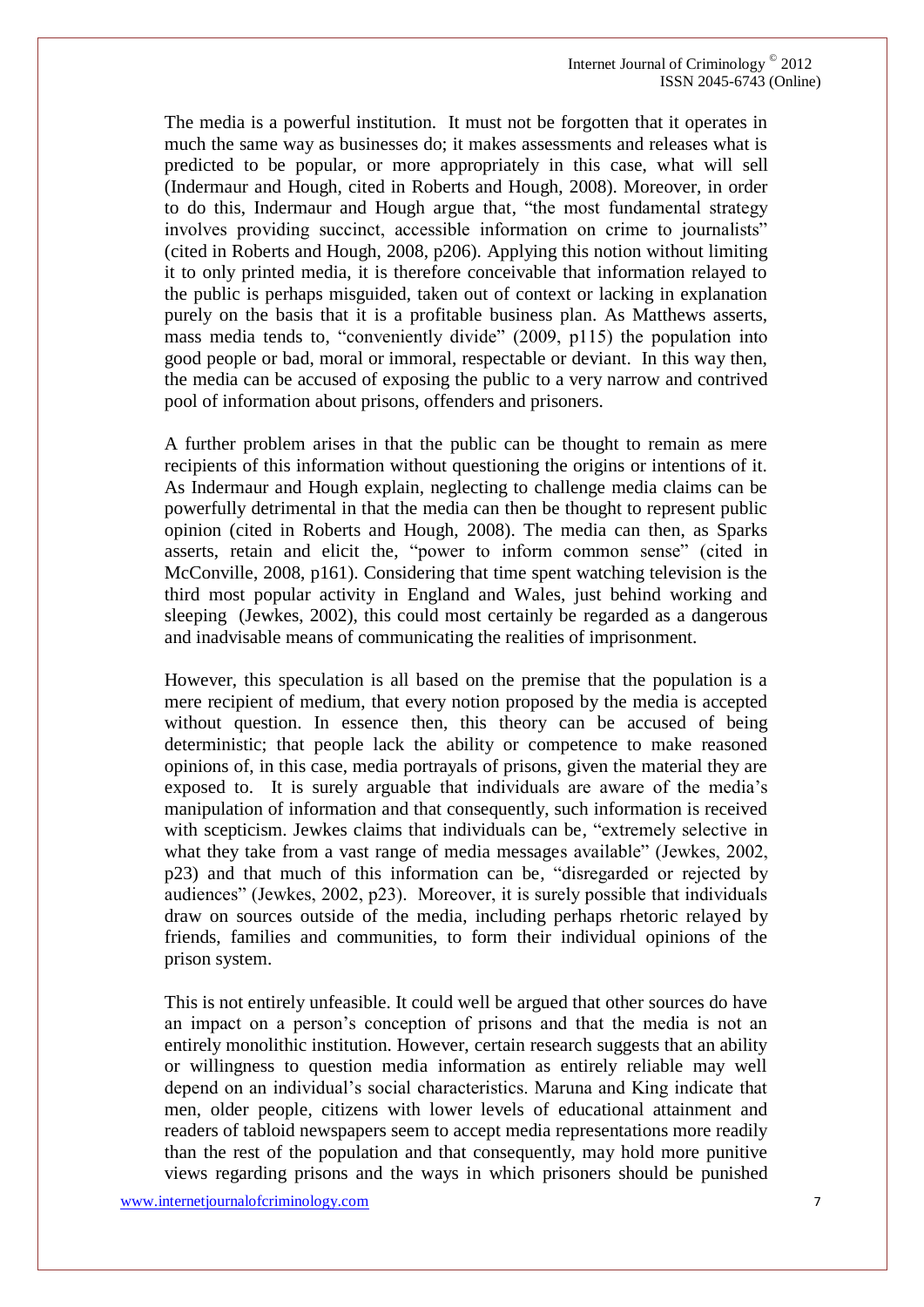(cited in Bottoms et al, 2004). Regardless of the levels of face value acceptance of media portrayals of prisons, it is undeniable that the media forms a great source of information relayed to the public about prisons. The next point to address is precisely why the media takes and circulates certain ideologies about prisons and chooses not to circulate others.

It has already been suggested that the media constructs and distributes information about prisoners based on how well it will be received, or in other words, how well it will sell. Sparks however furthers this notion and is particularly vocal in asserting that, "political process and media discourse can hardly meaningfully be separated" (cited in McConville, 2003, p164). By this, it is meant that the media is consistently and inevitably intertwined and imbibed with political agendas. In other words, what is portrayed has been carefully construed to benefit a certain pool of people or school of thought. A great example of this is further expounded by Richard Sparks when stating that there is a;

*"frequent irruption through the media of certain powerfully emotive themes and images associated with crime and punishment into political culture, and the tactical uses to which they can then be put, works powerfully to the advantage of certain political positions and the detriment of others" (cited in McConville, 2003, p163)*

As a "sacred cow" of British culture, discourse relating to prisons can be used as a vehicle for political manoeuvring. Frequently, politicians attempt to, "out tough each other" (Jewkes and Johnston, 2006, p289) by declaring policies or asserting stances that they perceive will appease the public and therefore aid in achieving electoral success. Such policies and stances can be thought to be nothing more than mere reactions to whatever information is currently being peddled by the media. However, it could also be suggested that politicians and the media work together at times, in order to persuade or influence the public to the greatest extent possible. Given this, all information relayed by the media about prisons and prisoners could be denounced as manipulated, contrived or simply falsified. Without exaggeration, this could be deemed as propaganda. As Richard Sparks articulately states, "demagogues and dictators have long understood the heady thrill of circuses, lynchings and show-trials" (cited in McConville, 2003, p152).

As asserted by Roberts and Hough, often tough talk on crime is seen as a prerequisite of electoral success by politicians of all parties (2002). The public is after all, the majority stake-holder in such campaigns and crime and punishment is viewed as one of the major institutions to address. Politicians have increasingly been giving public opinion more formal considerations in shaping sentencing policies as policy-makers have been increasingly embracing public opinion polls as a reliable (and as their only) indication of public opinion (Roberts and Hough, 2002). There are obvious objections to this. As it stands, numerous Criminologists dispute the usage of public opinion polls as useful tools in which to shape penal policy. It is argued that the public largely remain as mere recipients of contrived media information, that they are rarely consulted and frequently dissuaded from questioning the origins or intentions of media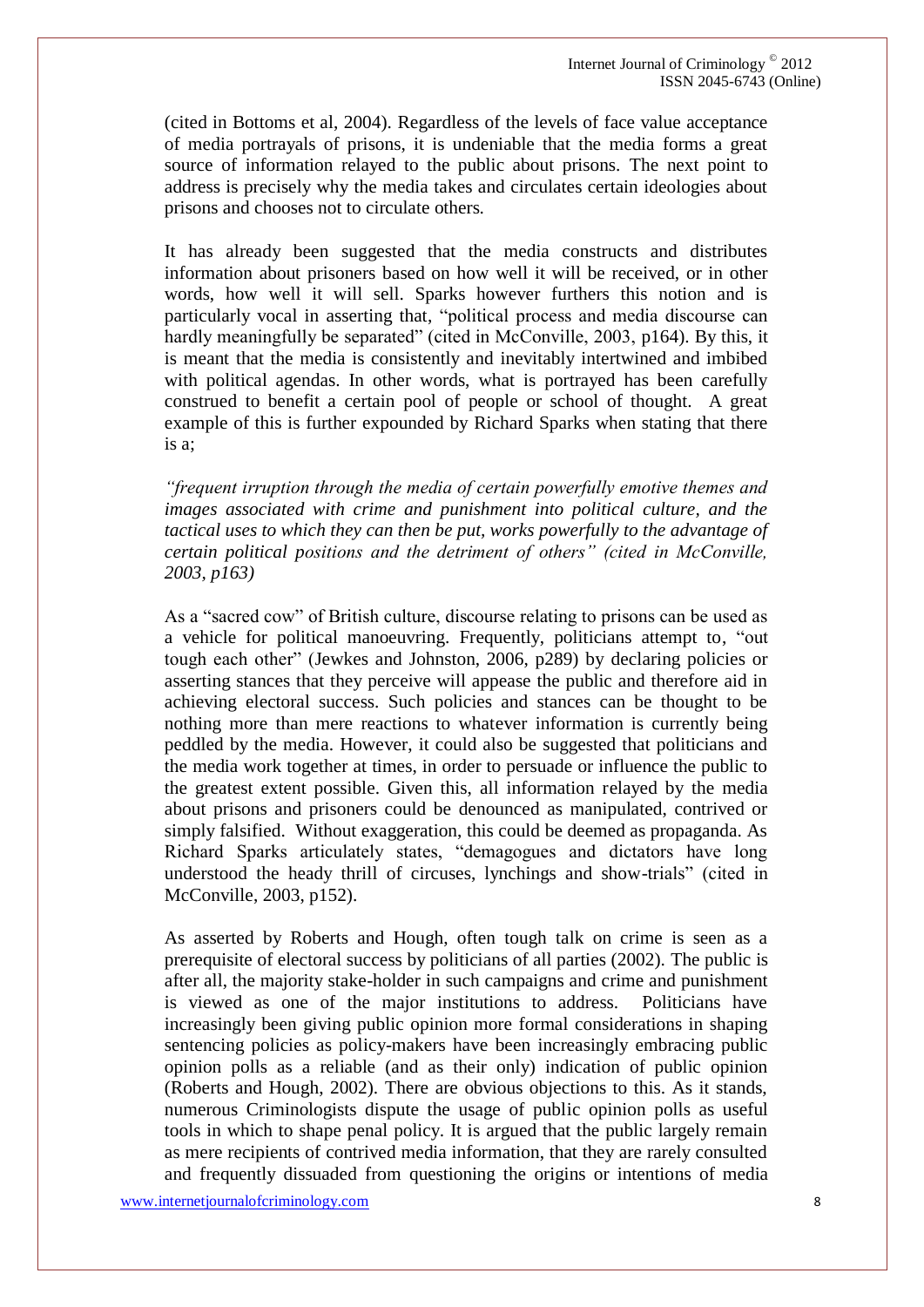claims (Roberts and Hough, 2002; Sparks, 2003, Matthews 2009). It has therefore been suggested that public opinion polls are simply the offspring of a manipulated, or indeed even fabricated pool of media information and that consequently, merely exist "to provide legitimation for policies that have already been decided" (Matthews, 2009, p115).

The media and policy makers therefore can be accused of having nursed the population to believe in ideals that are convenient to their plights for the sole purposes of furthering their own causes. In this way then the extent of punitiveness towards prisons and prisoners expressed by the population can be proclaimed as merely a mechanism, a byproduct of politics and the media.

The next issue to address then is that of the public and their actual levels of punitiveness. It has been expressed thus far that the public is exposed to information that is perhaps inaccurate regarding prisoners and the prison system in England and Wales. It could also be proposed that the population is reliant on a narrow pool of sources and as such, form opinions corrupted by a foundation of concocted information. Ken Smith, an ex-prisoner who wrote of his experiences, indicates that there are two oppositional portrayals of prisons as a result of this. This corroborates Coyle's assertion explored earlier on in the chapter. Smith 1989, indicates that via the media (and perhaps in conjunction with policy-makers), two different "schools" have been created within the population. One school believes that prison is typified by violence, drugs and "evil" offenders who can't be reformed. Such thought is arguably exacerbated by exaggerated media portrayals of prisons such as in the TV drama "Bad Girls" and the more modern "Alcatraz" in which prison is a volatile "beehive" of activity (Smith, 1989, p26). It is, according to Smith, no coincidence that children are warned that bad behaviour results in confinement to prison; a scary place defined by misery and punishment. The second school of thought believes that modern prisons are "soft" and is consequently punitive with demands for harsher and/or longer sentencing than current practice allows (Matthews, 2009); Smith refers to this body of people as the "roast-them-in-hell school" (1989, p15). This second train of thought is arguably expanding rapidly throughout England and Wales. It is commonly known as penal populism and is characterised by its condemnatory and punitive ideologies.

It is all too easy to think of offenders as bad people who deserve little if no consideration for their welfare, wellbeing or living standards. Newspaper headlines are particularly culpable of exacerbating such crude notions as demonstrated by the following examples:

**"The quality of hot chocolate is poor and my tracksuit was stolen from the laundry: The incredible list of complaints made by PRISONERS at medium-security jail" (Chris Brooke for the Daily Mail, 2012)**

**and,**

**"Lag demands compo for confiscated sunglasses" (Neil Syson for The Sun, 2011)**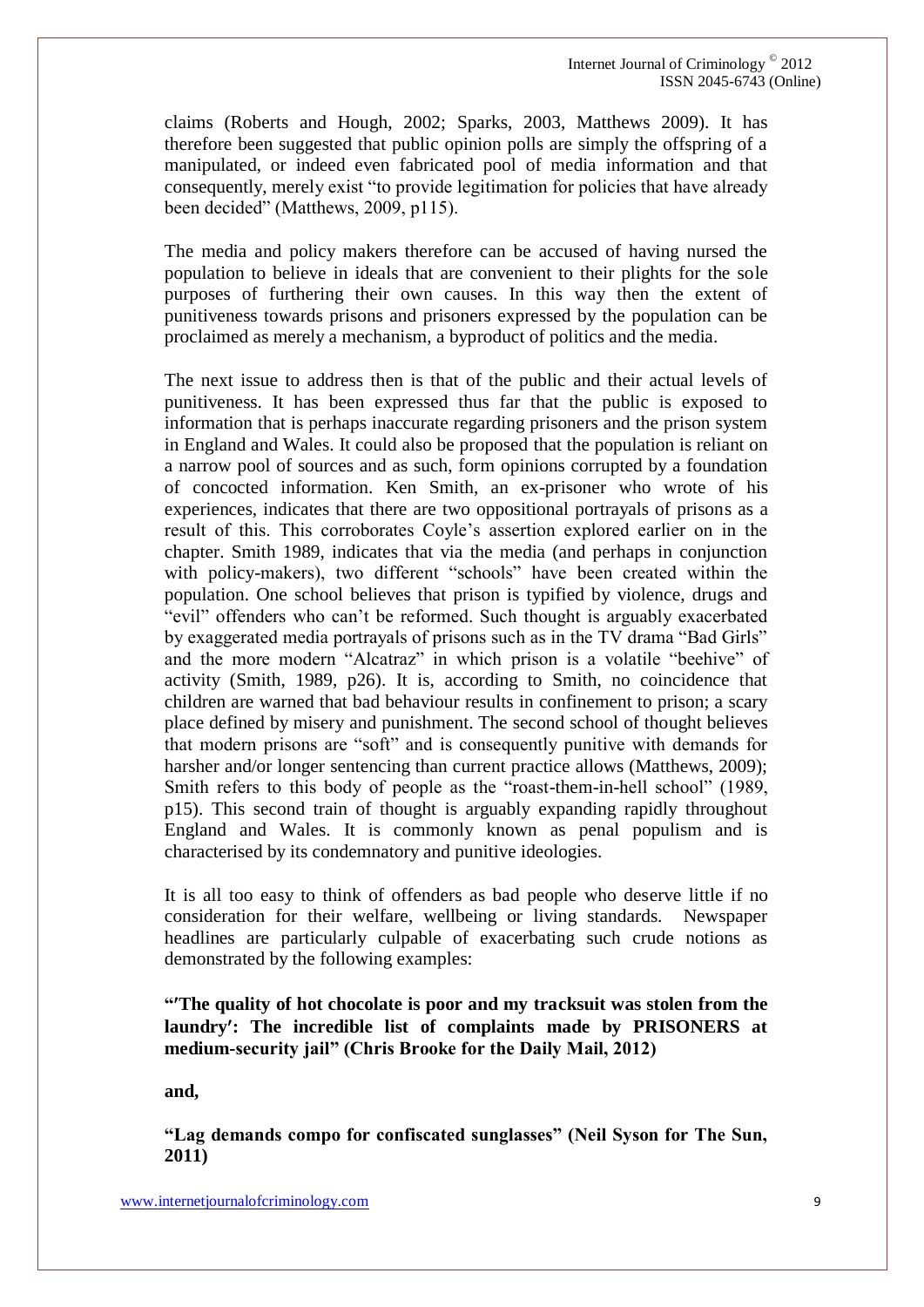It is perhaps little wonder that a proportion of the public, albeit an unknown proportion, are satiated with the childish conclusion that prisons are crammed with immoral, unsavoury people and that prison conditions are too "soft" or indeed lenient on such people. Jewkes and Johnston assert that, *"of all the likely contenders for society's fear and loathing, prisoners are viewed as detritus by large segments of the British press's readership and thus frequently induce a lazy contempt amongst journalists" (2006, p290)*. It could well be that we are content to box prisoners off as "good-for-nothings" without much persuasion or evidence. Erwin James, another ex-prisoner, states that prisoners are, "not seen as individuals, but as a collective, with the same crude standards, values and culture – a sub-race" (2004, p73). It is discouraging to think that society has formulated largely inflexible opinions of prisoners and that as such, the media is dissuaded from investigating and reporting on the realities of prison life with any real rigour, but instead focus on perpetuating assumptions that benefit their businesses. With this in mind, a highly antagonistic system can be thought to have been created; prisons are seen to deal with the misfits, those who are not like everyone else. It actively encourages the process of "othering" whereby main society, those deemed as "normal" or "acceptable", distance themselves both physically and mentally from those that are referred to as offenders (Matthews, 2009).

To understand this more thoroughly, the concept of "othering" must be explored. "Othering" can be thought of as ostracising and lamenting people who are deemed as socially unacceptable or undesirable. In this way, a body of "others" are created, a body which is routinely marginalised and excluded from wider society. Individuals may be perceived as an "other" for a variety of reasons but for the purposes of this essay, only relevant aspects will be explored. Offenders are most certainly considered as "others" and are excluded in the highest form.

An 'other' is labelled with pejorative connotations and therefore, the stigmatisation itself is consequently argued as a powerfully detrimental force. Certain Criminologists have been particularly vocal about this in relation to the penal system and indicate that there is a direct link between "others" and the prison population. Stern for example asserts that prisons are simply warehouses of sort for undesirable characters, or rather, "others". She indicates that prisons are a direct reflection of the "inequities and injustices of wider society" (1998, p105) and consequently eloquently states that unfortunately, "for many prisoners, prison is not unexpected" (1998, p105). In this way, a dispiriting cyclical relationship can be thought to exist between those deemed as "others" and the penal system; "others" are sent to prison for their deviances and those released from prison are still viewed as "others", perhaps more so, because of their very public segregation. In other words, prisons can be thought of as both the depository and the factory for what Ramsbotham terms as "society's flotsam" (2005, p72).

In no uncertain terms then, the prison system has been accused of exacerbating such problems that culminated in the individual being sent there in the first place.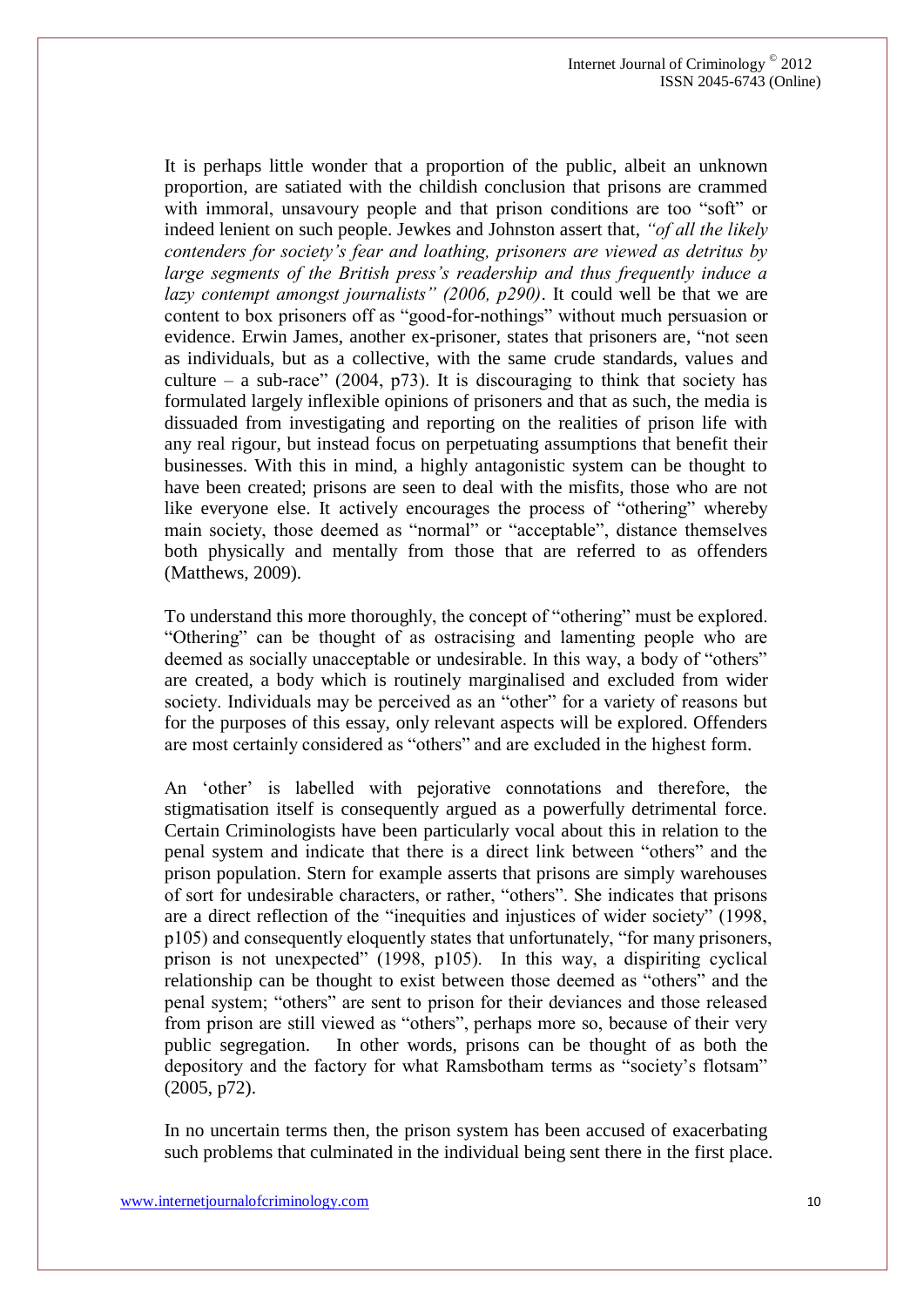Cheney, cited in Hale et al, draws on the findings of the Social Exclusion Unit's research (2002) in indicating that often, prior to sentencing, offenders have;

*"low educational levels and a history of truanting or exclusion from school... with some two-thirds not having the basic literacy skills of an average fourteenyear old. Males and females alike have a background of mental health and drug and alcohol problems, with 80 percent of women prisoners entering prison with a drug dependency...20 per cent of men and 40 per cent of women have attempted suicide prior to reception into the system... poor standards of health are common throughout the population... and social and economic deprivation is a standard background amongst all prisoners. The majority of prisoners are parents, with an estimated 125,000 children having a parent in custody, and by far the majority of women prisoners have suffered physical and sexual abuse" (2005, p552)*

There is therefore a very strong argument that indicates that prisons simply aggravate issues experienced by particularly vulnerable members of society (Mathews 2009; Scott, 2008). Cavadino and Dignan claim that on these grounds alone, prisons are, "morally indefensible, or at least defective" (2007, pg36). Questions therefore arise as to the justifiability of the current prison system and moreover, the appropriateness of punitive proposals.

Interestingly, research would suggest that the public is not as punitive as it is commonly perceived. Maruna and King claim that considerable research suggests that there is an assumption that the public is, at its core, fundamentally punitive when in fact, this is not the case (cited in Bottoms et al, 2004). This is corroborated by Matthews who claims that the public are at best, "ambivalent" (2009, p115) and Roberts and Hough who relay that the public in fact respond to crime with a "rich array of reactions" (2002, p7). It is perhaps therefore unwise to infer that individuals lack agency or free will to determine their own convictions. Nevertheless, this does detract from the issue at large here; an undetermined proportion of the population holds unfounded punitive views that impact in a very real way on prisoners. This is made even more unsettling when it is acknowledged that the realities of prison life and everything it encompasses is in fact largely a mystery to society (James, 2003).

It is this phenomenon; that of penal populism, that is particularly worrisome. Having been exposed only to what can be described as selective material and considering that public opinion is arguably increasingly powerful in terms of policy making, there is a genuine concern that, as Indermaur and Hough assert, there could be a resultant of unfair or ineffective responses to offenders and their management within prisons (cited in Roberts and Hough, 2002). Prisoners are then arguably sentenced to receive punishment as directed by those who "have no idea what it is like" (James, 2003, p73). The concern therefore is that prisoners have become mythologized and that the public have forgotten that at stake are human lives, dignities and rights. James poignantly states that the reason a person is in prison, "no matter what the crime, is but one small element of that person" (2003, p187) and that, "only somebody who has never been to prison would believe that jails are 'soft' places"  $(2003, p75)$ . It is the extent of this claim that will be explored in the next chapter; the realities of prison life.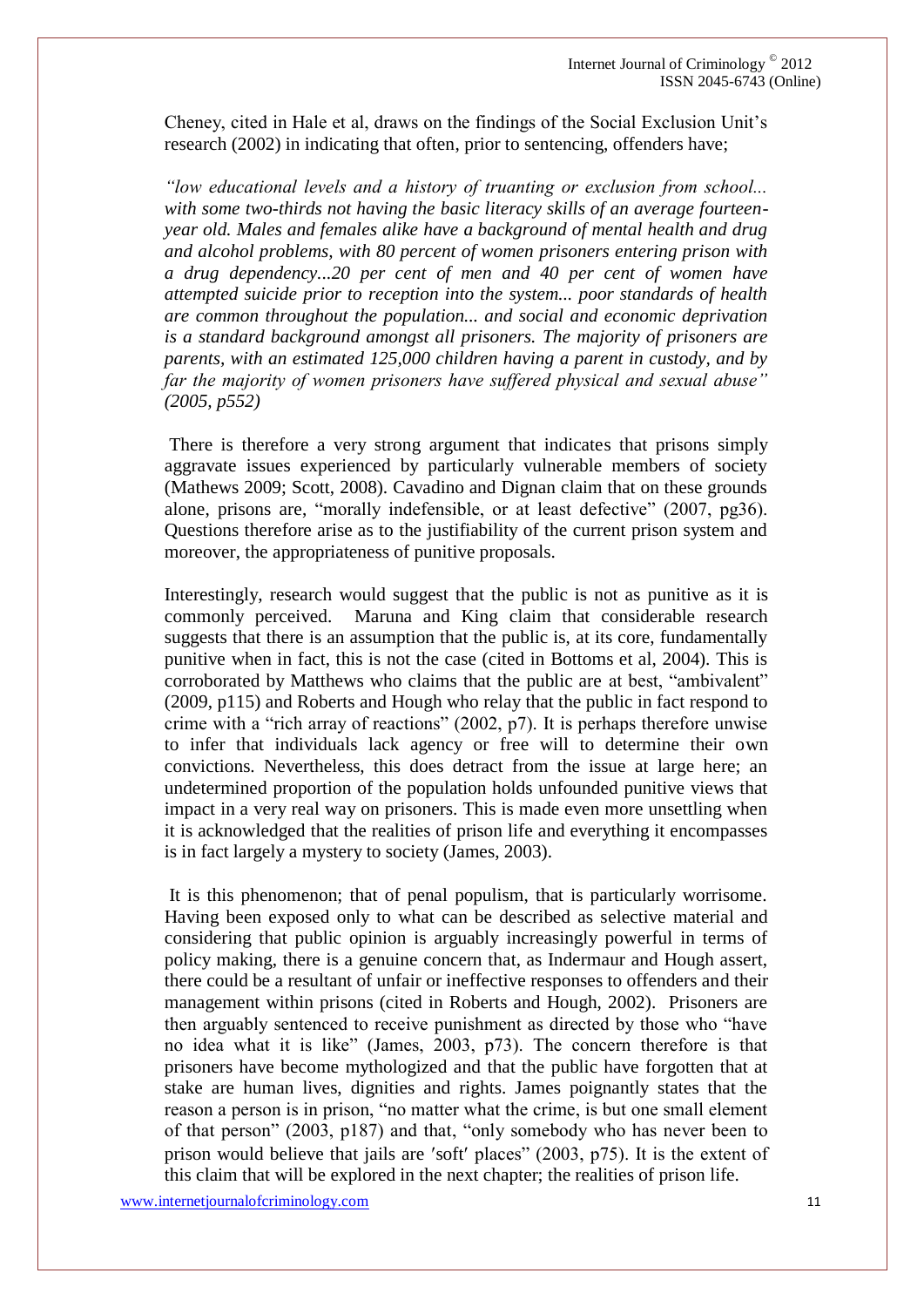## **Chapter 2 – Penetrating the perceptions; the penal system and its supposed justifiability on trial**

As explored in Chapter 1, it could with some conviction be asserted that the public is only exposed to a very narrow understanding of prisons and the manner in which prisoners are treated. It has been argued throughout the previous chapter that the result of this is, as Bottoms et al indicate, "widespread public ignorance about crime and justice" (2004, p86). With arguably such "little effort... directed to informing or consulting the public in any rational way" (Roberts and Hough, 2002, p1), it is therefore also logical that the public may be unable to reach a fairly informed opinion on imprisonment as a punishment.

Imprisonment is a penalty that the state can ascribed to an individual who has broken the law by committing a crime. In simple terms, it results in an individual being physically confined away from the rest of the population and usually also deprived of certain personal liberties and freedoms, all which are debatable and not necessarily imposed. In its various forms, prison has been a feature of British society for hundreds of years. Dungeons and other rooms of confinement of sort have been used as punishment for centuries; it only necessitates a look at ruins of castles throughout the land to find this. It was also a practice to send convicted criminals to penal colonies in the British Empire, Australia and America. However, it is since the  $19<sup>th</sup>$  century that prisons as they are now known were becoming commonplace. Local county prisons, traditionally known as "jails" were amalgamated with houses of correction (a type of establishment that housed those deemed as "unwilling to work", normally therefore, vagrants) in 1865 and it is from then that prisons became increasingly nationalised and standardised (Morris and Rothman, 1998). Influenced by Jeremy Bentham, a utilitarianist, the modern prison system was born in London. It was revolutionary in that it was proposed that being held, or rather incarcerated, was actually part of an offender's punishment; previously, prisons were primarily holding sites whilst a suitable punishment was being decided upon. In this respect, Britain set the blueprint for the modern prison system.

Imprisonment became a more frequently used punishment. It eventually overtook the usage of more physically formidable penalties including, but not limited to executions, extradition, hanging, branding, flogging and hard labour. During this fascinating epoch in history, that of the  $19<sup>th</sup>$  and  $20<sup>th</sup>$  centuries, punishment gradually receded from being a public spectacle, a form of entertainment, to a private affair shielded from the public eye. This reflected a symbolic and significant shift in attitudes about how prisoners should be dealt with, which punishments were most effective and arguably, a greater consideration for human rights and dignities. The increase in the use of imprisonment specifically reflected the notion that the certainty of punishment rather than the horrific spectacle of public punishment must be sufficient to discourage crime (Foucault, 1977). Foucault indicates that there was a distinct, "slackening of the hold of the body" (1977, p10) and importantly, that it was no longer the body that was targeted for punishment, but the soul (Foucuault, 1977).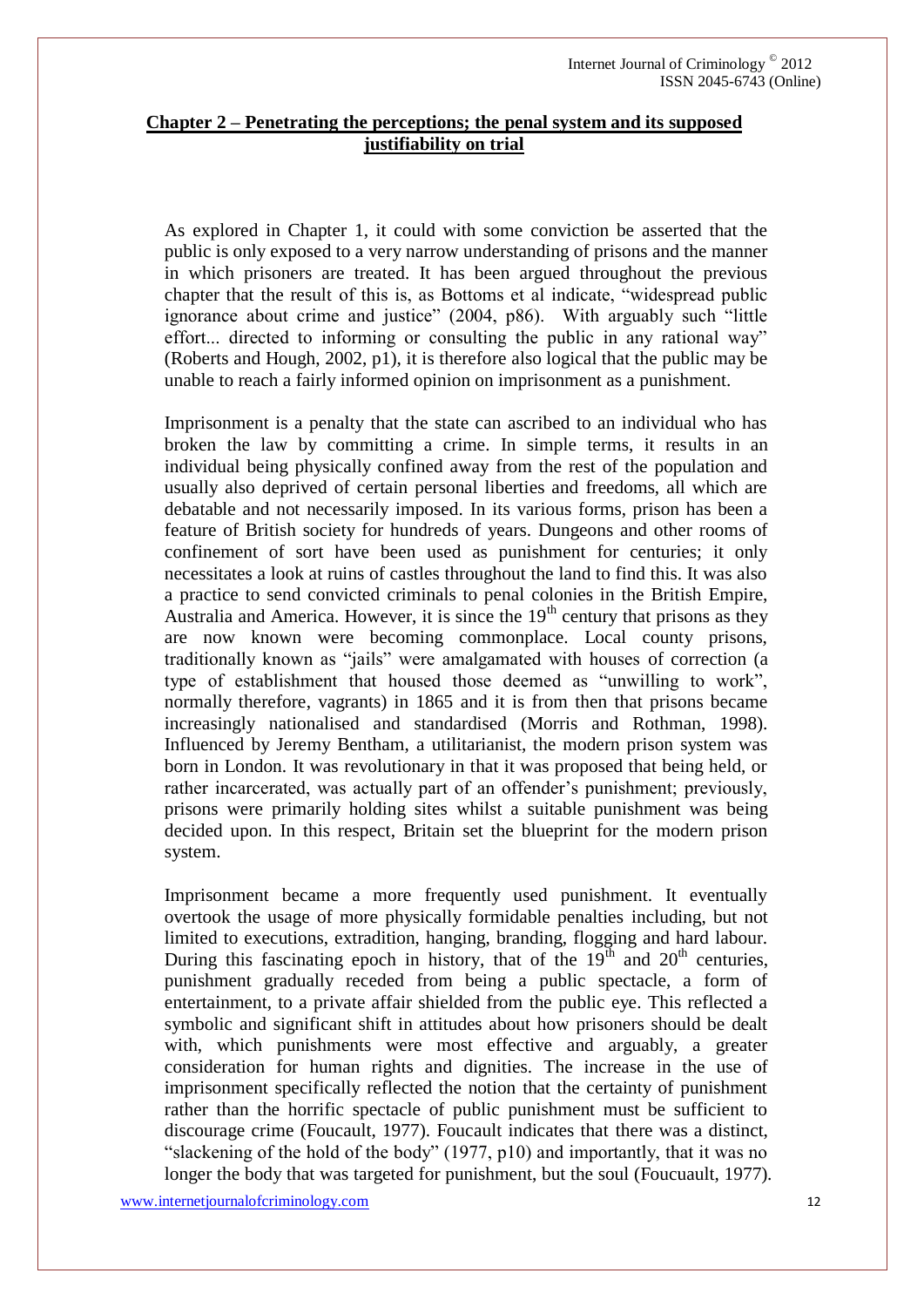Internet Journal of Criminology © 2012 ISSN 2045-6743 (Online)

For imprisonment to have become the most dominant form of punishment, it must follow that punishment of the soul must therefore be considered as a more ghastly penalty than "bodily punishment". In this way then, prisons can be thought to represent the state's almighty hold over individuals and every aspect of their being, as prisons arguably control aspects of the body by confining individuals and restricting liberties whilst also, and arguably primarily, punishing the soul. As Crewe asserts then, prisons can be regarded as, "potent symbols of the state's power to punish" (cited in Jewkes, 2007, pg123). Nonetheless, having disregarded the traditionally punitive methods of bodily punishments, the prison system within England and Wales can be thought of as appropriately responsive. Indeed, it could even be attested that the modern prison system is a humane, justified and respectable response to crime and deviance and that considerations of human rights are always at the forefront of practice.

However, it could equally be suggested, as explored in Chapter 1, that the system is overly lenient and therefore too merciful. The overriding theme is well articulated by Sykes; "the modern pains of imprisonment are often defined by society as a humane alternative to the physical brutality and the neglect which constituted the major meaning of imprisonment in the past" (1958, p64). This may well be true; in comparison to previous methods of punishment and specifically imprisonment, the modern prison system could be regarded as a carefully constructed, considered and justified institution. Nevertheless, the extent of justifiability in both imprisonment and the ways in which prisoners are treated could be challenged. Some academics including Honderich, assert that prisons are simply not justified as a whole and that drawing comparisons with the past merely serves as a way to eclipse objections against imprisonment in the present day (2006). This is a concept that needs further exploration. As Sparks expounds, "the proposition that we now live in a late modern world does not imply that everything has become 'even more modern', if by 'modern' we mean what the leading figures of an earlier generation tended to mean – humane, pragmatic, rational, undemonstrative" (cited in McConville, 2003, p153). It is therefore necessary that the modern prison system is considered in isolation without reference to the past. It is even more vital that it is addressed thoroughly and with scrutiny as human lives lie in the balance. As Cavadino and Dignan argue, the prison system needs a justification "since it is almost always something that is harmful, painful or unpleasant to the recipient" (2007, p36).

Further reasons exist as to why it is so crucial to examine the prison system in such detail. The prison population within England and Wales has been proportionately rising since 1945 and has the  $7<sup>th</sup>$  highest rate of imprisonment within the EU (at 153 people imprisoned out of every 100,000 compared to the average for Western Europe at 96 per 100,000) (Walmsley The International Centre for Prison Studies online publication, 2011). That translates to 87, 760 inmates at the time of writing (HM Prison Service online publication, 2012) That being said, a simple consideration of the prison population is not sufficient enough to decide if England and Wales is overly punitive and that imprisonment is not, or at least not always, justified (Jewkes and Johnston, 2006). For the remainder of this chapter then, a simple concept with complex intricacies will be debated; if and how prisons are justified.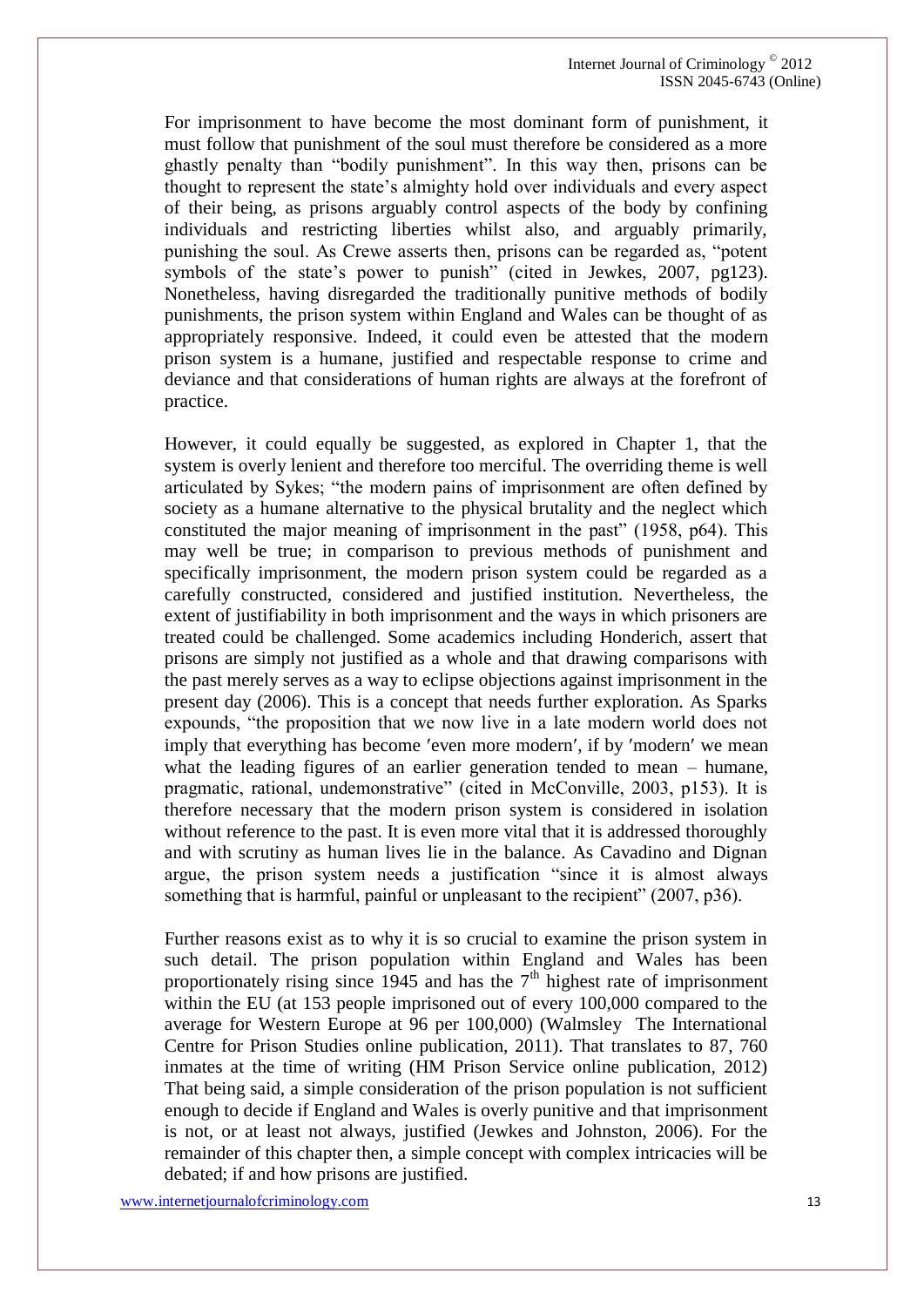Under the Criminal Justice Act, 2003 Part 12, Chapter1.142, the purposes of sentencing an individual to imprisonment were set out for the first time; punishment; reduction of crime (including by deterrence); reform and rehabilitation; protection of the public; and the making of reparation. It is these principles that will guide the debate that is to ensue. It will not however, be limited to them. One of the most commonly cited reasons for imprisonment is simply punishment or revenge; more formally, this is more often referred to as retributivism. This is the simple notion that wrongdoers should be punished because they deserve it and that it is, as Cavadino and Dignan articulate, "in some way morally right to return evil for evil, that two wrongs can somehow make a right" (2007, p44). It is one of the more popular types of justifications within England and Wales, perhaps because it satiates a thirst for revenge that is so aggressively fuelled by media manipulation. Society could be thought of as founded on the premise of retributivism. Originally found in the Hebrew Bible and later interpreted as part of Christian scripture, "lex talionis" instructs that as compensation for an injury, retribution must ensue. It literally means, "an eye for an eye" and traditionally governs the laws of punishment. It has proved to be a, "remarkably resilient idea" (Cavadino and Dignan, 2007, p45) and it is perhaps therefore little wonder that retributivism still fits in so well with common sense intuitions that deviance begets punishment. It is deeply ingrained that such methodology is justified. As Cavadigno and Dignan observe, a failure to comply with the lex talionis principle is construed as morally wrong in that, "failure to punish law-breakers... would be unfair to the law-abiding" (2007, p45). If an individual deliberately means to break the criminal law and behaves very badly, it is then proposed that he or she should suffer equally. In modern society, imprisonment is regarded as the most severe punishment imposed; this therefore means, in the eyes of a retributivist at least, that very bad behaviour should automatically beget imprisonment.

However, certain academic thought insists that the original meaning of "lex talionis" has arguably been lost somewhere over the millennia. Scott voices that;

"*We often hear the argument of the eye for an eye, yet such principles were developed as a means of ensuring that, if a conflict existed between two Jewish tribes and lives were lost, the lex talionis was invoked to ensure that one tribe would not be destroyed. Contrary to current understandings, this did not mean that a life was taken for a life lost, but rather that a life was given from one tribe to another to ensure parity. The principle is not one of harm escalation or retribution, but one of the restoration of balance"* (2008, p26)

If this is true, this therefore means that age old notions of vengefulness have been misunderstood and misguided and that over time, millions of people have been imprisoned on the basis of a warped ideology. Arguably, having been wrongfully dealt with, the process of "othering" has been exaggerated and offenders feel less of an obligation to society and society's rules (James, 2003). In this way, it could be argued that prisoners feeling remorseful may well direct their pity on themselves rather than the victim or victims and society at large, and that the original misdemeanour may be dismissed (Smith, 1989).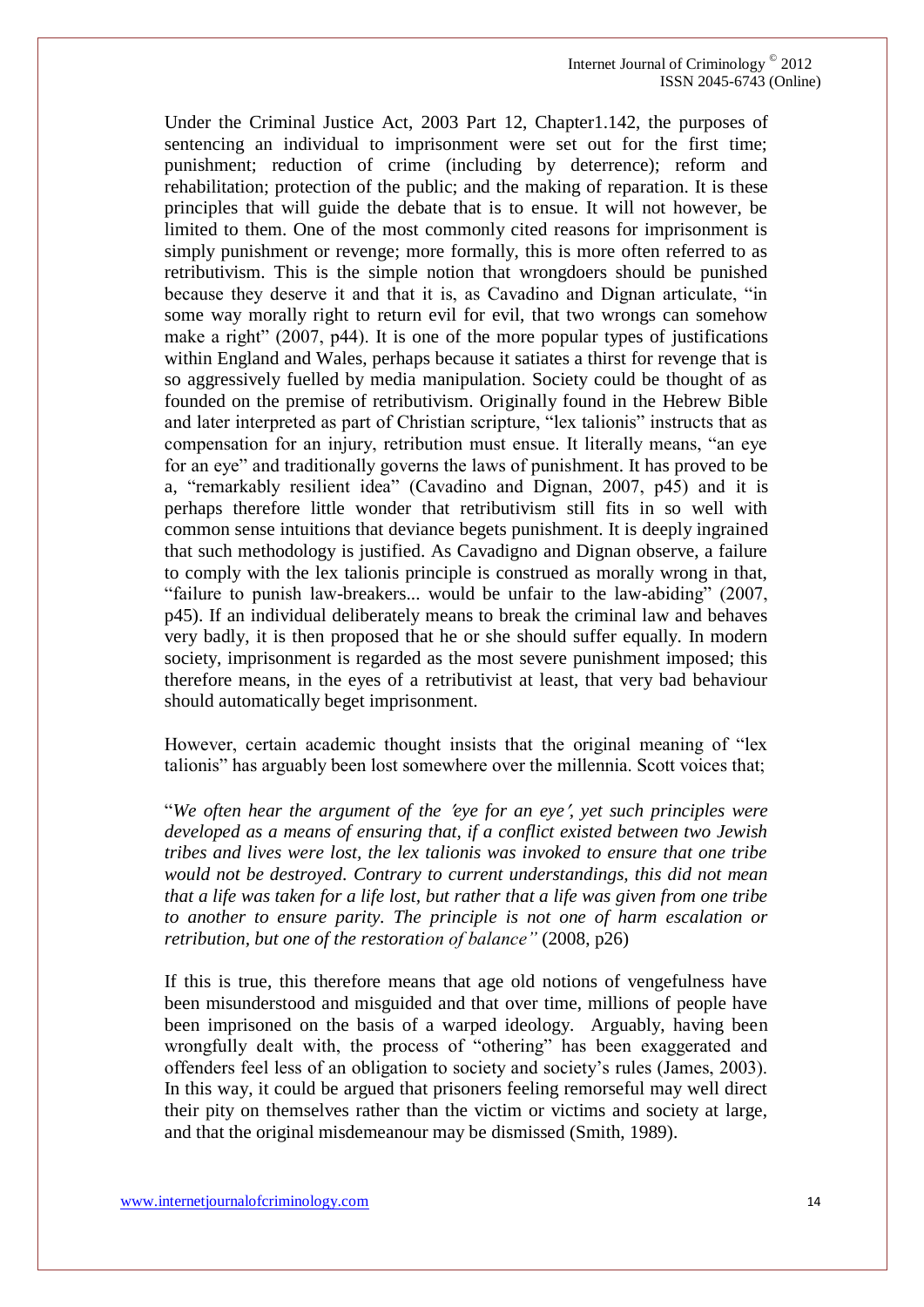If an "eye for an eye" is to be understood in the most simple of terms, this then means that a murderer should be murdered and a rapist, raped. Considering that the European Union has an official policy to actively promote abolition of the death penalty around the world (Kury et al, cited in Roberts and Hough, 2002, p109), the concept of "an eye for an eye" is evidently an out-dated one. Kneejerk retributivism is an absurd proposal. It would mean that abhorrent acts would be indisputably criminal in one case (that being when the perpetrator commits them), yet reclassified by the state as legally sanctioned in another (when the original perpetrator is punished). An act would be only considered as criminal depending on the context in which it is judged and the perceptions of a small number of powerful individuals enabled to cast sentences (Morrall, 2006). A further difficulty therefore arises in discerning how badly a person must behave in order to receive imprisonment as part of the "eye for an eye" premise. Each individual case of offending fosters subjective reactions and arguably the law is unable to make fair decisions despite its rigid and depersonalised state, as individual judges and juries ultimately make the final decisions. It would be impossible to even begin to repair harm caused by crime if it spiralled into a very adult, very serious game of tit-for-tat under the "eye for an eye" principle. Moreover, it would be impossible to justify and impose the interpretation of "an eye for an eye" because distinctions between acceptable and unacceptable behaviour would be so very blurred. If a criminal act has been committed, it is the state's responsibility to express symbolic public condemnation for the wrongdoing . The ability to do this under the "eye for an eye" principle would be completely obliterated by a hypocritical and therefore unjustifiable, response.

It could well be proposed then that imprisonment is nothing more than "legitimized vengefulness" (Feinburg cited in Duff and Garland, 1994, p76), typified by vindictive emotions. Cavadino and Dignan therefore reason that morally speaking, society ought not to indulge but rather, curb reactions that could be considered as akin to spite (2007). Scott is particularly convinced that imprisonment in no way addresses, repairs or reduces the pain brought about by the original criminal act and that imprisonment is therefore redundant (2008). A strong consideration of retributivism then is well summed up by Cavadino and Dignan when stating that; "despite its resilience and its various attractions, retributivism remains an implausible justification for our actual practices of punishment" (2007, p46).

A second justification for imprisonment is thought to be deterrence. The simple idea is that the "incidence of crime is reduced because of people's fear or apprehension of the punishment they may receive if they offend" (Cavadino and Dignan, 2007, p37). The logic behind deterrence is startlingly basic. It is claimed that individuals, aware of the perils of prison and the stigmatisation that is attached to prisoners, do not commit crime or indeed refrain from committing crime as readily. Deterrence therefore is also thought of as a crime reduction strategy. Again, such ideology is profoundly flawed. To begin with, deterrence has been massively undermined by the abolition of punitive bodily punishments of the past. Individuals may no longer be subject to physically painful punishments within England and Wales. As physical pain is greatly feared, the fear of imprisonment has therefore been reduced. Moreover, deterrence cannot successfully be cited as a justification for imprisonment given that rhetoric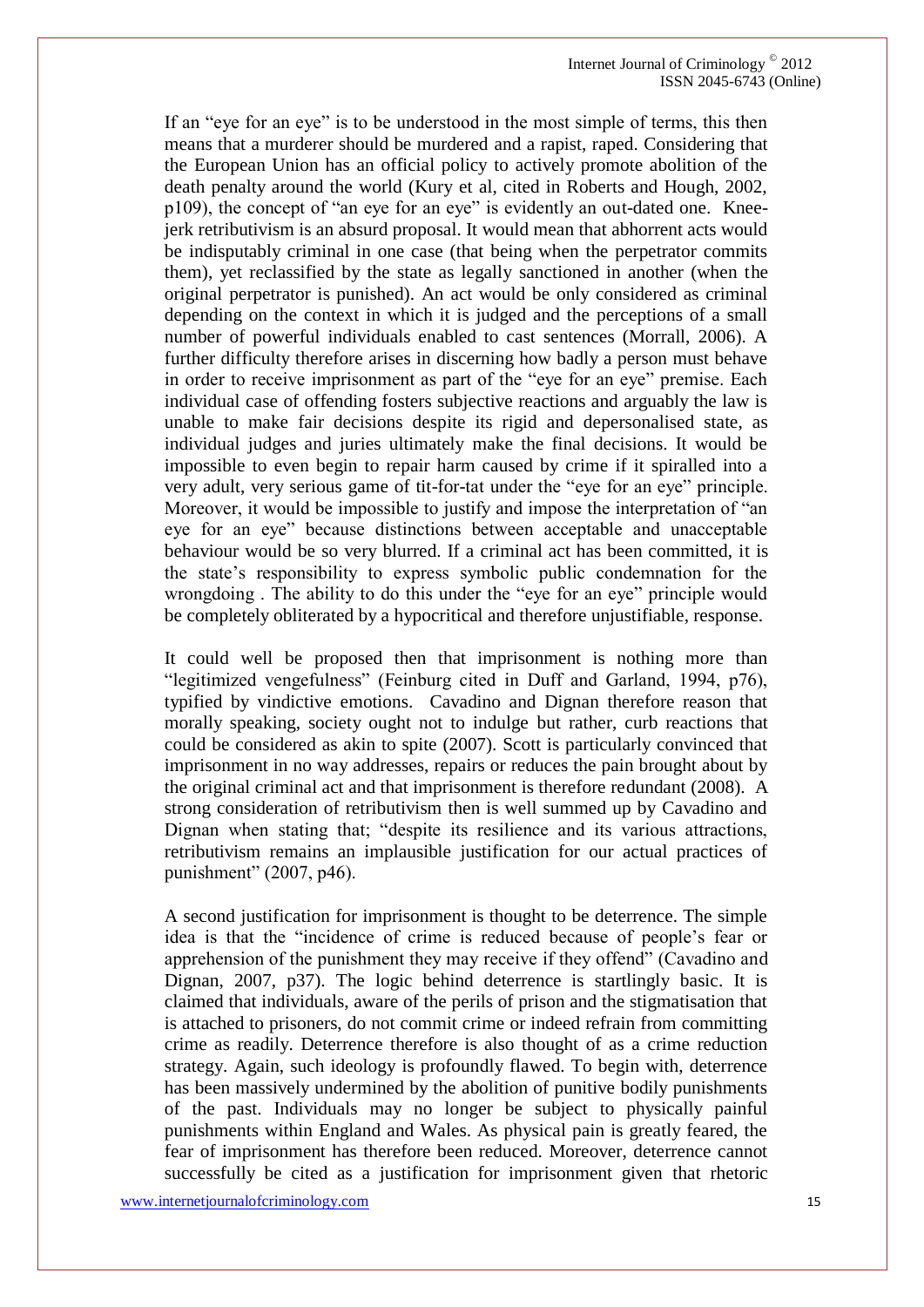surrounding prisons claims, as explored in Chapter 1, that prisons are "soft" places and that therefore, imprisonment is hardly taxing. It is nonsensical to suggest that society fears prisons and at the same time suggest that prisons are "soft". Furthermore, it has been vastly overlooked that the majority of people obey the law most of the time out of moral considerations, rather than to avoid imprisonment for selfish instrumental reasons (Cavadino and Dignan, 2007). Deterrence is therefore an unnerving justification for imprisonment at it seems to suggest that individuals are incapable of restraining immoral, perhaps violent behaviours unless there is a sanction looming over them.

Nonetheless, deterrence as a justification might well form the basis for a general justification for imprisonment. As Stalans notes, "research indicates that the public hold stereotypical conceptions of offenders" (cited in Roberts and Hough, 2002, p21) and given that such conceptions often singularly portray offenders as nothing more than, "dissidents, deviants, criminals, psychopaths, even the insane" (Smith, 1989, p75), it could reasonably be suggested that deterrence is in some ways, a plausible justification, as the public are perhaps eager to avoid both physical and symbolical associations with offenders. Furthermore, just because certain rhetoric denounces prisons as "soft", this does not necessarily mean that all rhetoric follows suit. There is certainly a body of thought in society, as explored in Chapter 1, that the prison environment should be feared as it is debilitating and dehumanising (Scott, 2008, p21). This corroborates Foucault's notions that prison punishes the soul of a person. It is unfortunate then, that a large proportion of society arguably underestimate the perils of prison. As a whole, deterrence could perhaps be argued as a possible justification. However, is it more difficult to justify the amount of imprisonment and subsequent punishment imposed by our system under this guise (Cavadino and Dignan, 2007).

Another crime reduction justification for imprisonment is that of incapacitation. This is the simple assertion that if an offender is in prison, they then cannot commit further offences. In this way, the public are thought to be better protected; if an individual is prevented, physically incapacitated from committing further crime, then reoffending and consequently crime rates will decrease. Certainly, it is arguable that offenders would be prevented from committing certain types of crime, for example burglary. However, incapacitation as a justification for imprisonment is riddled with objections that collude to negate its usefulness. The first objection is that incapacitation simply does not prevent offenders from committing further offences (Cheney, cited in Hale et al, 2005, p560). Crimes can, and are, committed within the confines of prison. As a brief indicator of this, official statistics indicate that in 2010 in England and Wales, there were 14,356 assaults that occurred in prisons, with 2,856 assaults on staff members (Safety in Custody Bulletin, online publication, 2011). However, official statistics cannot indicate the full level of crime that occurs in prison and can instead merely be thought to reflect a small percentage of the true extent of crime that occurs. In simply "locking up" offenders, the origins of individuals' offending behaviours are not addressed and thus, it is arguably inevitable that convicts will reoffend both within the prison walls, and out. The second point to make is that incapacitation does not take into account that offenders carrying out a sentence in prison will more than likely be replaced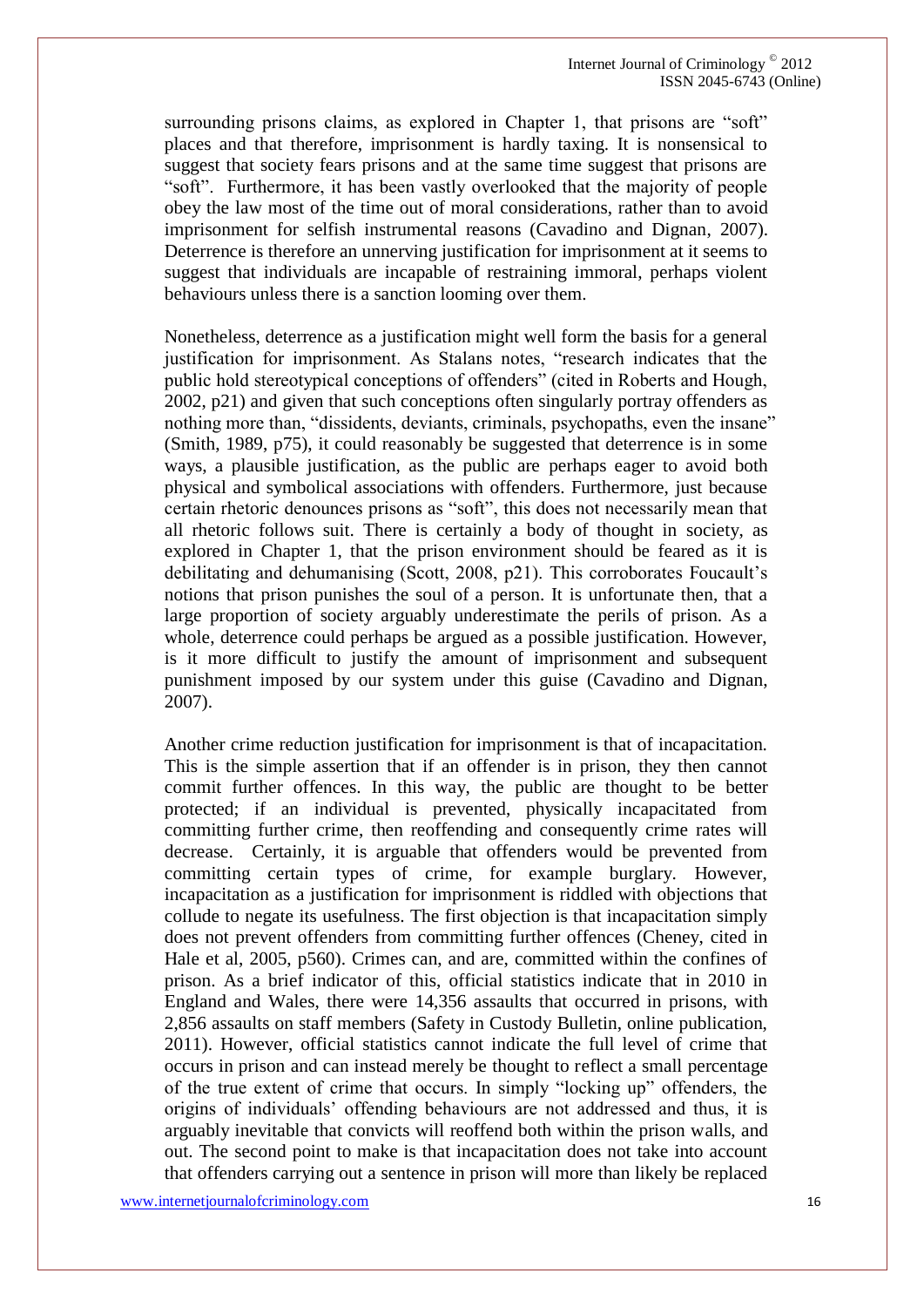by a "new generation of criminals" (Cavadino and Dignan, 2007, p41). Imprisonment can then be regarded as merely displacing offenders if it operates under the principle of incapacitation. If reoffending is to be prevented, it is the state's responsibility to tackle reasons behind why criminals have committed offences and guide individuals towards leading a more lawful life. A further objection to incapacitation is an ethical one. In essence, the mentality behind the concept of incapacitation is that society should punish in advance. This means that people may well be being punished, "not for what they have done, but for what they might do in the future" (Cavadino and Dignan, 2007, p41). To base a justification on an anticipatory methodology such as this is an "abuse of freedom" (Spark, cited in McConville, 2003, p156). Finally, considering the financial strain that the prison system within England and Wales is currently under, incapacitation is a preposterous solution. It is ludicrous that misinformed rhetoric about prisons combined with questionable justifications, could result in the overlooking of financial considerations to the extent that society is struggling to support the prison system financially (Matthews, 2009). For all of these reasons, incapacitation is a massively flawed justification for imprisonment. Keeping prisoners in a beehive of activity, in a place where crime is bred (Smith, 1989) and individuals are reminded daily that they must be kept apart from "decent" people on the basis that they might reoffend, is an unquestionably nonjustified response.

A further justification for imprisonment is that of denunciation. Similar to retributivism in that it aims to instil a degree of fear into the public, it differs in that its main purpose is to, "demonstrate society's abhorrence" (Cavadino and Dignan, 2007, p46) of offending behaviours rather than to inflict punishment or revenge. Through denunciation, it is hoped that the collective conscience of society is addressed when an offender is sent to prison and that it is understood, through symbolic interactions, that the offender's actions were socially unacceptable, and therefore wrong. It is a way in which "good" and "bad" behaviours are defined. As Roberts and Hough assert, denunciation aims to perpetuate the "deep-seated attachment to punishment as a response to wrongdoing" (2002, pg5) and therefore indicate that such behaviour will ultimately always result in punishment, the most severe being that of imprisonment. Feinberg celebrates the use of denunciation within the prison system and claims that, "the condemnatory aspect of punishment does serve a socially useful purpose: it is precisely the element in punishment that makes possible the performance of such symbolic functions as disapproval, nonacquiescence, vindication and absolution" (cited in Duff and Garland, 1994, p87). This is a point worth making; if denunciation addresses the entirety of society and conveys a message relating to acceptable and unacceptable behaviours, this is surely a valid justification for imprisonment. Nonetheless, Garland notes that denunciation is simply an exaggerated form of offender stigmatisation and that it is unsettling that such methodology would be incorporated as part of official penal policy (2001). There is a distinct difference between the denunciation of individuals and the denunciation of behaviours; whilst behaviours are arguably chosen, adaptable and can be refrained from, the targeting of an offender, therefore someone who is likely to have already suffered from social wariness because of, for example, their class, state of employment, mental health or lack of educational attainment, is a direct attack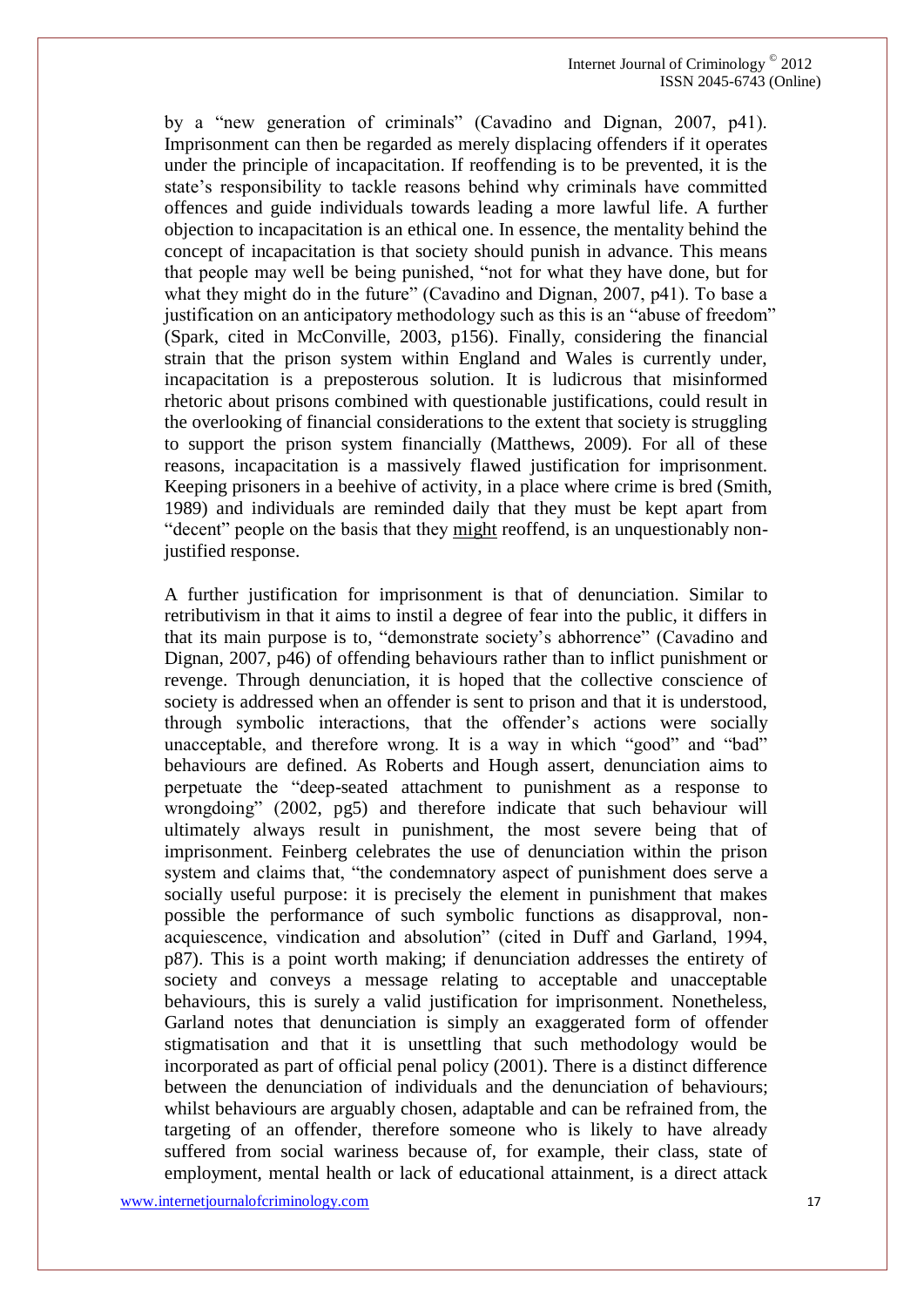on the core of a person and therefore is unlikely to help resolve issues that instigated the original offending behaviours. Denunciation arguably attacks both the offending behaviours and the offending individual. Moreover, a further objection to denunciation is forwarded by Cavadino and Dignan when claiming that, "research suggests that the public are not influenced in their moral attitudes towards offences by the punishments that are imposed (or which they believe are imposed)" (2007, p47). If this is correct, it would therefore mean that denunciation as a reason for imprisonment is moot, as it would be ineffective in its main aim, to rally the public against certain offending behaviours. Nevertheless, denunciation is thought to pave the way for a communicative dialogue in which moral issues are raised and contrition is sought from offenders. It may not provide a general justification for the penal system, but it is arguable that denunciation is justified simply because it may go some way to, as Cavadino and Dignan articulate, "educating the public conscience and therefore reducing the amount of crime" (2007, p47). Even if it is only limited in the assistance of crime reduction, it helps to refine societal notions of unacceptable behaviour, without causing an unjustifiably disproportionate level of harm to offenders, victims or society at large whilst doing so.

The final justification of imprisonment that will be addressed incorporates rehabilitation, reparation and reform. Rehabilitation is lexically a combination of French and Latin. It literally translates as, 're-competent' (Mathieson, 2006). It is therefore most concerned with the welfare of offenders in the present and future, rather than inflicting punitive aspects for actions in the past. Ultimately, it aims to reform the offender to prevent further reoffending. Often, this means that the origins and underlying issues that may have instigated or contributed towards offending behaviours are addressed. Examples of rehabilitative initiatives within prisons can be found as part of Accredited Offender Behaviour Programmes. Typically, programmes include the likes of Aggression Replacement Training, Cognitive Skills Awareness, Focus on Resettlement and Addressing Substance Related Offending (Justice online publication, 2012). The physical aspect of imprisonment therefore merely serves as a reminder that the original behaviours were wrongful; the individual himself is not condemned as irreparable. Rehabilitative measures are often portrayed as the antithesis of retributive ones in that they seek to repair harm rather than escalate it. However, rehabilitation does not necessarily infer that punishment is or should be minimal; there is in fact a school of thought that supports rehabilitation in conjunction with harsh and severe punishments (Maruna and King cited in Bottoms et al, 2004). Again, this can be regarded as an extension of Foucault's notion that it is the soul that should be, and is, punished in modern prisons. The body remains as an instrument whilst, under rehabilitative mechanisms, the soul is assessed, the mind is emotionally stretched and ultimately, the individual is re-educated (Foucault, 1977). Rehabilitation however, is an arguably misunderstood and therefore ill-received proposal. Given the misaligned reporting that the public may routinely be exposed to, as explored in Chapter 1, rehabilitation is often dismissed as ineffective, overly accommodating and overly indulgent. Nevertheless, it would be, "arbitrary, if not elitist" (Maruna and King cited in Bottoms et al, 2004, p86) to devalue the public's ability to reach reasoned judgements on, in this case, rehabilitation. As Sparks commands, "public sensibilities... are not simply politicians' modelling clay" (cited in McConville,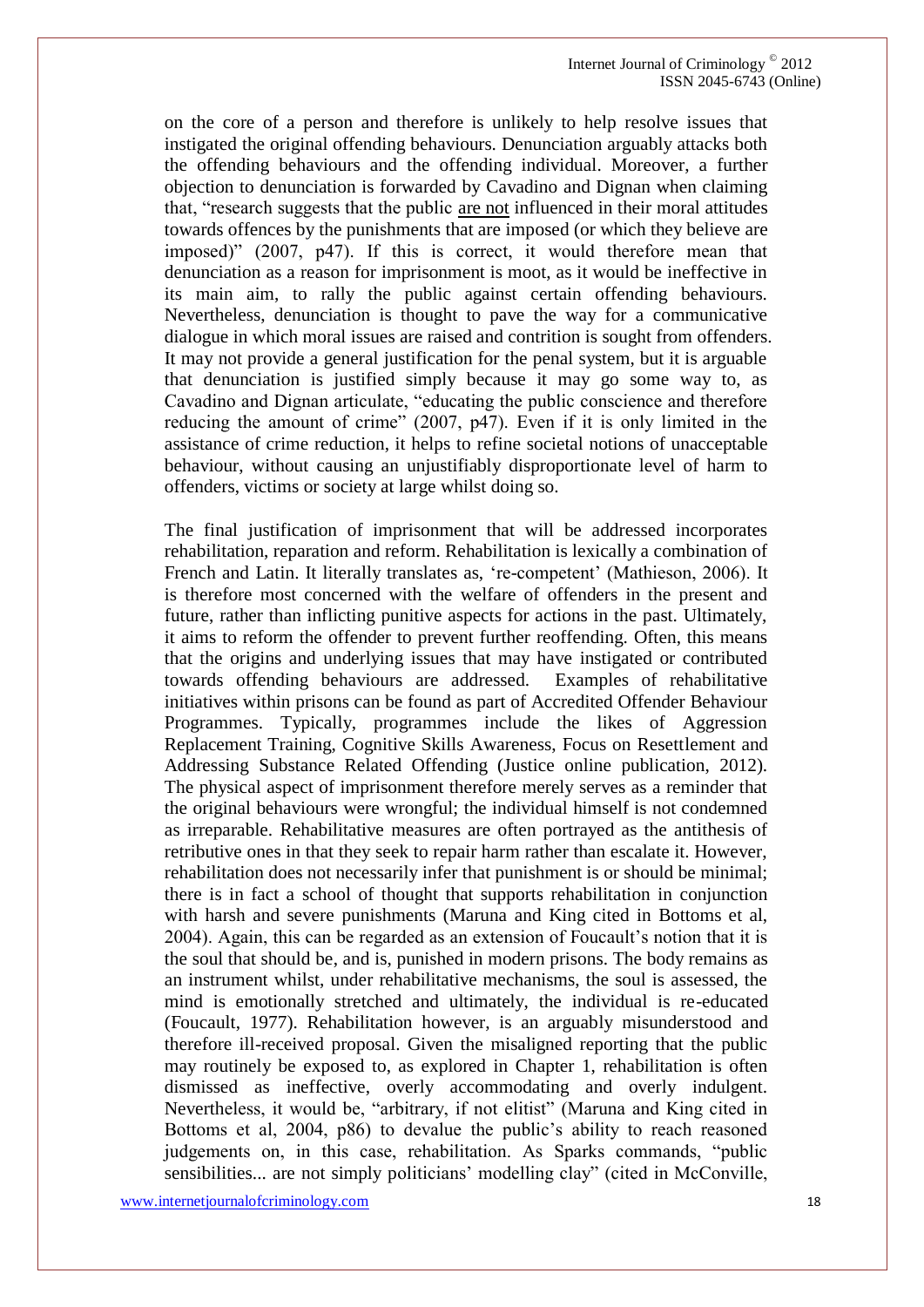2003, p169). In fact, according to Maruna and King, public opinion research appears to indicate that the general public support both hard punishments for serious offences and also rehabilitative mechanisms (2004). It is therefore vital to dispel the myth that rehabilitative initiatives diametrically oppose harsh punishments and that the two cannot work in conjunction to reduce reoffending rates. Certain criminologists, including Thomas Mathieson, would even indicate that the balance between the two is so off kilter that rehabilitative methods are unable to produce any results at the present time. He claims that because of the overly eager call for punitive measures and as he deems them, "appalling prison conditions" (2006, p14), rehabilitation cannot work. He claims that, "the prison does not rehabilitate... it in fact dehabilitates" (2006, p53) as prisoners are reminded of their worthlessness and rejection from society on a daily basis. Goffman substantiates this by asserting that prisons beget a "series of abasements, degradations, humiliations and profanations of self" (Goffman, 1961, p24). If this is the case, rehabilitation as a justification for imprisonment cannot be valid. Sparks reveals a degree of dismay when noting that, "it is difficult to argue that the conception of punishment as answering to clinical or welfare assistance is the dominant one" (cited in McConville, 2003, p154). Despite its supposed popularity and appeal as a humane, reparative methodology, rehabilitation cannot with conviction be described as a justification for the penal system until it is able to function with propriety.

It is with great despondency, having considered a variety of justifications for imprisonment, that the penal system seems to operate on immoral and ineffective proposals. It is difficult to resist the implication that our penal system is "morally unjustifiable" as Cavadino and Dignan articulate (2007, p61). The reality is that too many offenders are sent to prisons on an unjustifiable basis and that any plights, any endeavours to reform, may be undermined by a morally bankrupt system. Prison should be reserved only for offenders who present a serious threat to others and need to be incapacitated somewhat, or for brief periods, for those offenders who refuse to cooperate with non-custodial measures. David Garland is exact is noting that prisons are so used because;

*"penal solutions are immediate, easy to implement, and can claim to "work" as a punitive end in themselves even when they fail in all other respects... because they have few political opponents, comparatively low costs, and they accord with common sense ideas about the sources of social disorder and the proper allocation of blame... because they rely upon existing systems of regulation, and leave the fundamental social and economic arrangements untouched... above all, because they allow controls and condemnation to be focused on low-status markets, and corporations and the affluent social classes relatively free of regulation and censure"* (2001, p200).

It is essential, in the name of justice, that the condemnatory aspect of any punishment should suit the crime and that the crime should be truly worthy of reprobation. Furthermore, it is also essential that all prisons should work towards a positive regime where the treatment of prisoners is not compromised by misguided rhetoric (James, 2003). It is disheartening that the public is so fundamentally ill-informed about alternatives to prison. In the current punitive climate, it is unusual for policy-makers to propose and therefore illustrate the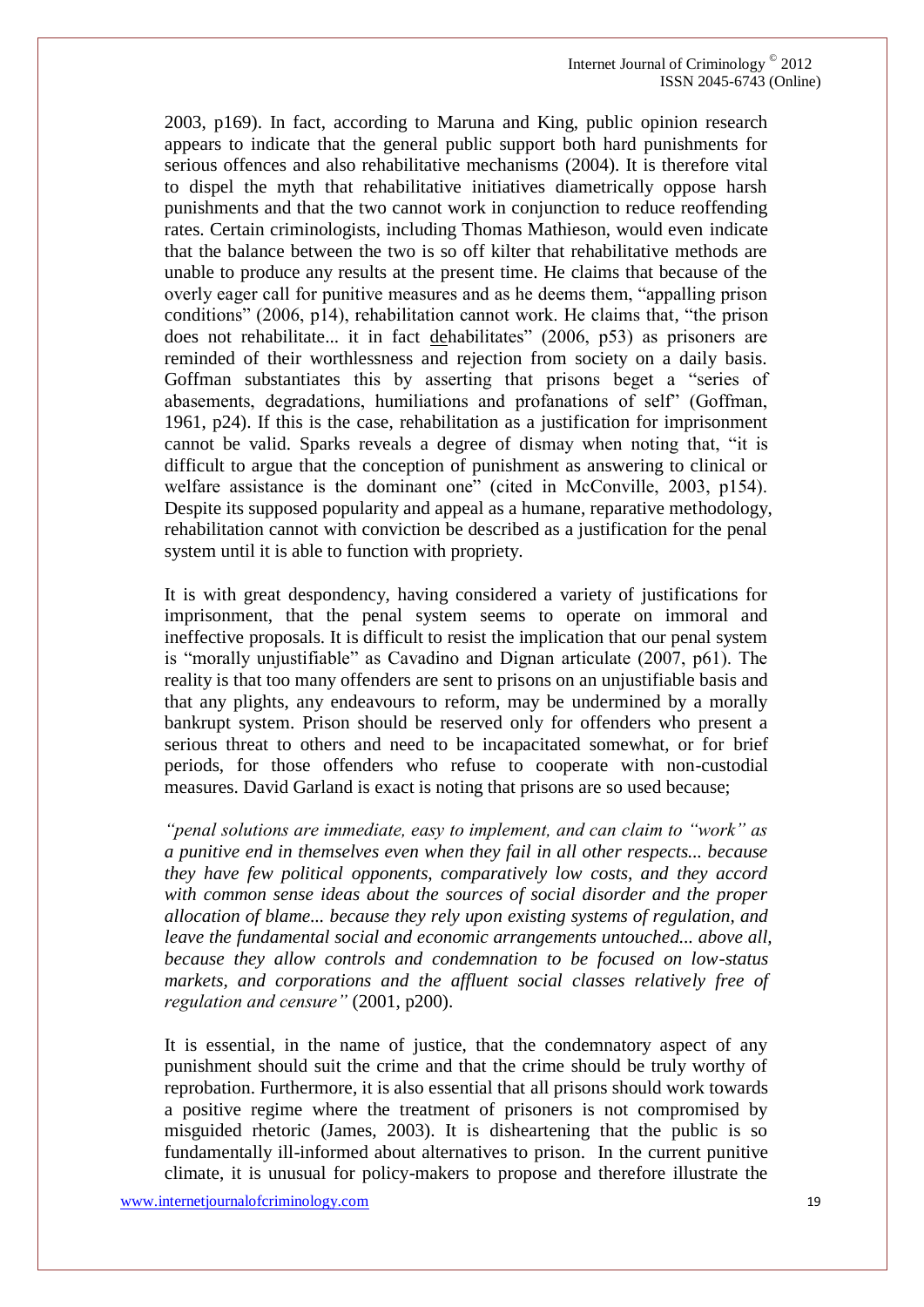Internet Journal of Criminology © 2012 ISSN 2045-6743 (Online)

potential usefulness of alternative sentences, as these do not generally generate a great deal of support, and therefore votes from the public (Kury et al cited in Roberts and Hough, 2002). Fundamentally then, sentencers are also dissuaded from utilising alternative penalties, regardless of their effectiveness, because of the assumption that the public would disapprove. In the next chapter, alternative penalties will be explored alongside further indications that prisons are ultimately unjustifiable.

## **Chapter 3- Prisoners as people; the realities of imprisonment and the reluctance to utilise alternative penalties**

In this, the final chapter, two areas will be explored. The first, and main area, pertains to the treatment of offenders. It is perhaps all too easy to dismiss individuals as "prisoners" without actually considering what this word means and what implications it should or does have. Consequently, this chapter will attempt to explore what it actually means to be incarcerated on a micro level, and the realities that prisoners may face on a day to day basis. The second area of interest regards non-custodial sentences, their worth and their levels of, or more accurately, lack of, implementation.

Despite the comparatively high imprisonment rate that England and Wales has within Western Europe, the reality is that only a small percentage of British citizens will experience first-hand what exactly imprisonment entails. Perhaps disproportionately then, issues of crime and punishment have in recent years assumed a "higher, more insistent and more fevered public profile" ( Sparks cited in McConville, 2003, p155). This development is intrinsically paradoxical in that the issue of imprisonment is so frequently voiced, yet so little understood. The information that is available for the public to access is questionable to say the least and has, as explored in Chapter 1, ultimately lead to distorted views of imprisonment. It is often rare for the public to access official statistics of prisons but even then official data, including bulletins released from the Ministry of Justice, cannot be considered as completely impartial but more as, "at best, only partial accounts of prison life" (Scott, 2008, p45). This is because official publications can be accused of, as Scott asserts, reflecting the "interests, goals and objectives of the gatekeepers of state institutions" (2008, p45) and therefore existing merely to support custodians, prison officers and other powerful groups in their aims. Given that many of the people in these powerful positions may have ulterior motives, such as the acquisition of political support, it is therefore unnerving but likely that offenders are condemned to a punishment that fundamentally, is poorly researched, portrayed and therefore, understood. Even if this is overly critical, the likelihood that all statistics are recorded accurately without exception, including those pertaining to incidences of violence, substance abuse and reoffending rates, is very low. This may partially be due to the secretive nature that offenders have arguably developed as part of the "othering" process they may have been subjected to. It is human nature to reject one's rejectors; staff of the penal system are arguably pitted against offenders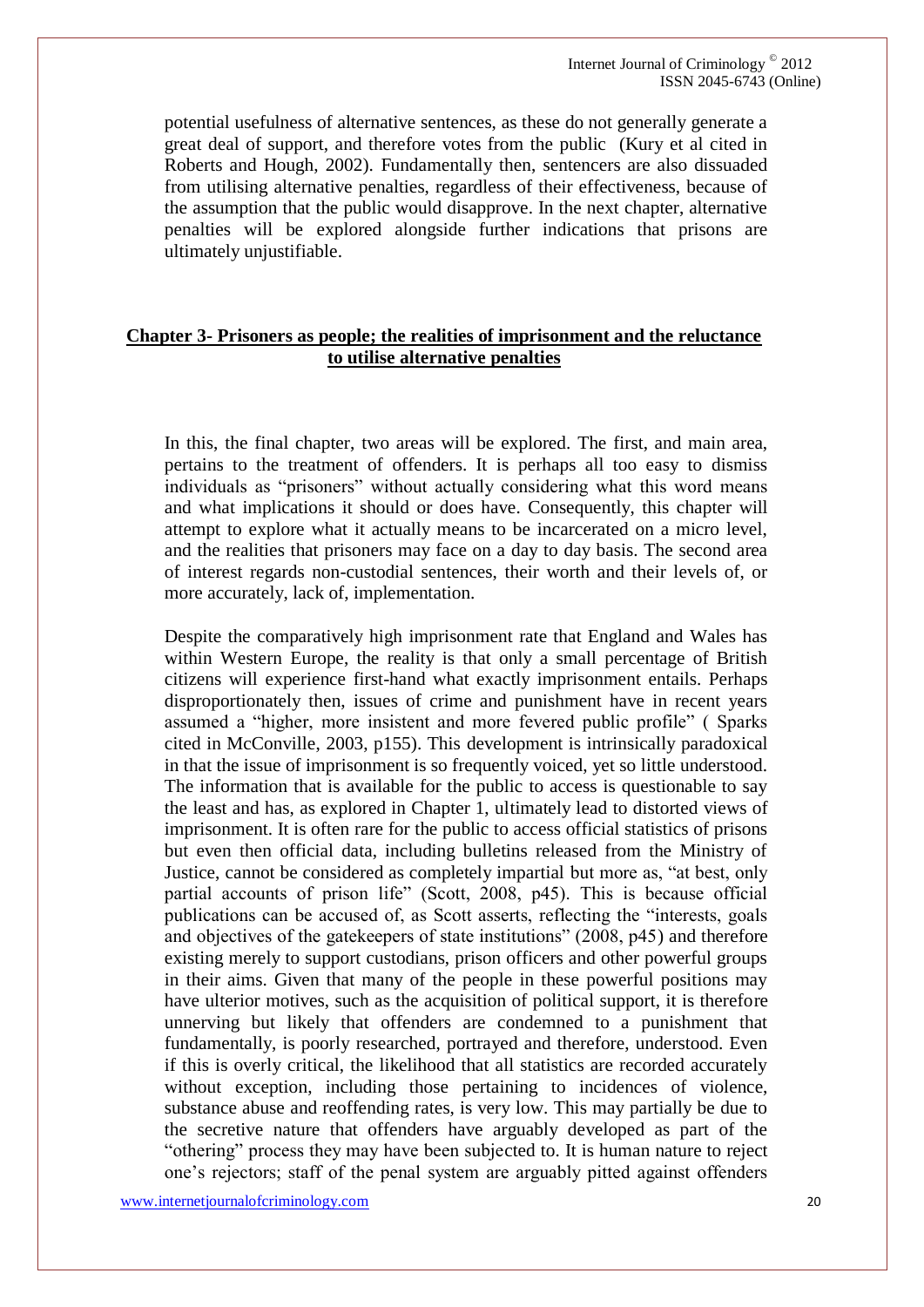and portrayed as "guardians of the awful" (Smith, 1989, p69). In this way, it is not difficult to estimate that there is a distinct division between staff and inmates and that trust, and consequently divulgence, is lacking. Ultimately, this would mean that the true experience of prison, as comprehended by the prisoner, is not well publicised or indeed, understood.

Certain academics would certainly corroborate this. Garland for example, claims that, "the interests of the offender and even his or her legal rights, are routinely disregarded" (2001, p180) whilst Scott articulates that, "often, the accounts of prisoners are seen as neither credible nor reliable, and so it is penal authorities that exclusively shape the agenda, leading to the reinforcement of dominant values and common-sense assumptions on prison life" (2008, p47). James, an ex-prisoner himself vocalises that, "despite being under almost constant observation, people in prison rarely get the chance to show their true colours" (2003, p99). As it is desired to form a rounded, well-researched understanding of the penal system in order to ensure that it is entirely justified in its conduct, it is therefore vital that more thorough attempts are made to address offenders directly and that their understandings of prisons, taken from their own vantage points, are considered as useful tools when reviewing the penal system as a whole. Unfortunately, there is a considerable lack of written accounts by prisoners or ex-prisoners and therefore, the pool of readily available information is relatively small. Even more despondently, the sources that are available may be atypical in that the author does not generally represent the prison population. Often, those who have produced accounts of prison life differ in that, for example, they may be more educated than the typical offender, hold more qualifications or hail from a respectable background. The bottom line is that resources available as written by offenders, are often skewed by such variables. Sources can then be thought of as unrepresentative and unreliable of the entire prison population. Nonetheless, that does not permit the dismissal of such literature in favour of the total consumption of accounts given by non-offenders, academics, the government, policy-makers and custodians.

Currently, there are four main bodies that inspect and regulate the penal system. These are: Her Majesty's Inspectorate of Prisons (HMIP), Independent Monitoring Boards, the Prisons Ombudsman and the Council of Europe, specifically the European Committee for the Prevention of Torture and Inhuman or Degrading Treatment or Punishment (CPT). All of these bodies are committed to ensuring that prisoners are not disproportionately or unjustifiably treated, or rather, mistreated. Importantly however, in most cases, these bodies cannot," 'insist' on something being done" but can merely recommend that certain actions are taken (Cheney, cited in Hale et al, 2005, p549). Observations and consequent recommendations then, are enforced sporadically and are subject to the will of disparate and competing pressures including financial, political and public will. Moreover, despite the obvious and admiral intentions of these bodies, it has been questioned whether their accessibility to female prisoners and young offenders in particular is lacking due to a disproportionate lack of complaints from these groups (Cheney, cited in Hale et al, 2005, p551). Therefore, officially sanctioned channels appear to be failing in representing prison populations adequately and also in successfully responding to inmates' needs.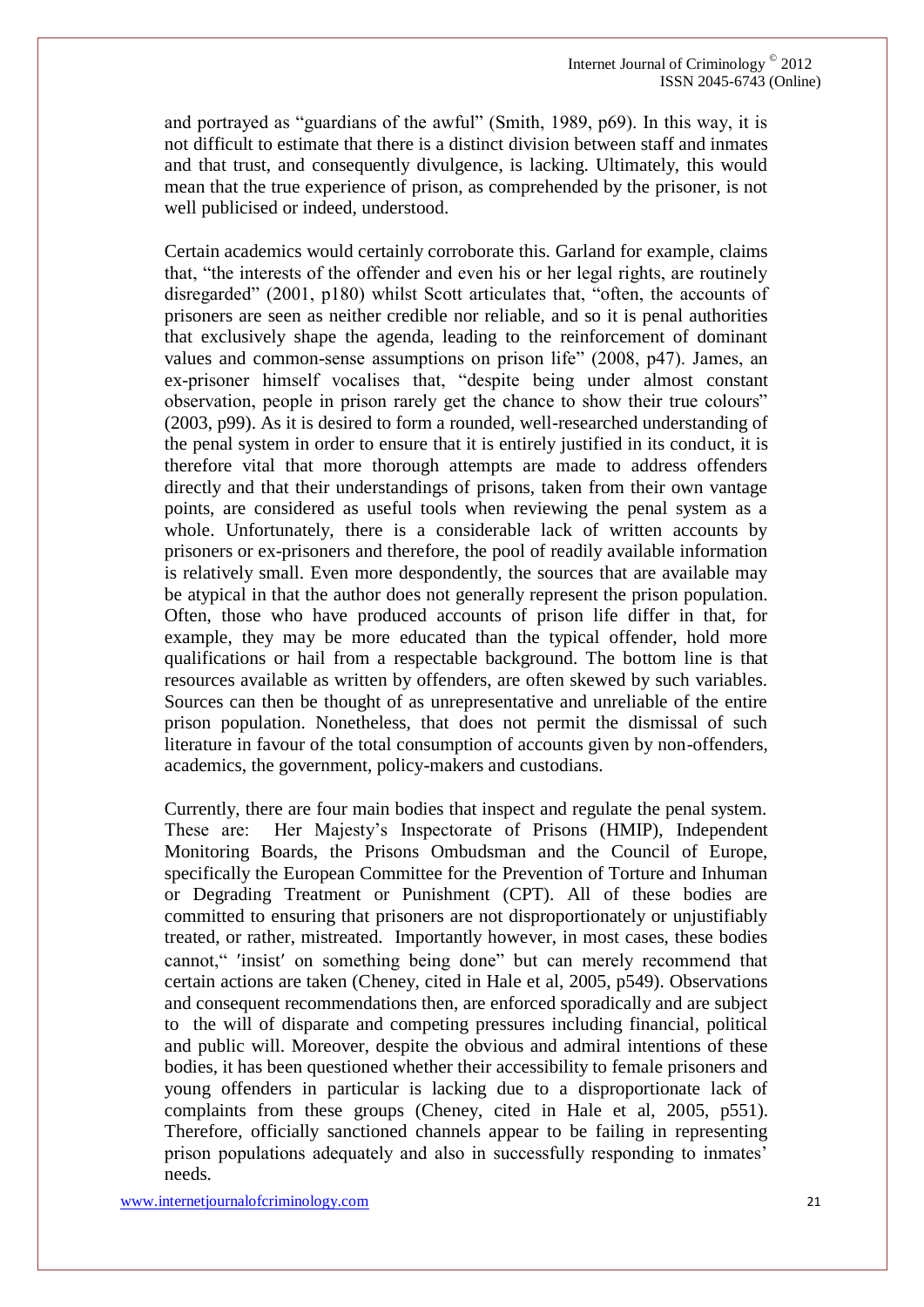There are also a number of important international standards and human rights treaties affecting the regulation of imprisonment and standards of incarceration. These include the Universal Declaration of Human Rights (1948), the Convention against Torture and Other Cruel, Inhuman or Degrading Treatment or Punishment (1984) and the Conventions on the Elimination of all Forms of Racial Discrimination (1966). Fundamental rights are at the core of such legislation and considerations of inmate's basic and legal rights drive inspections. In 1991, the Woolf Report was compiled following riots at Strangeways prison in 1990. The riots sparked a series of similar disturbances in prisons throughout Britain and were thought to have occurred as a reaction to the inmates' complaints and grievances routinely being ignored. The Woolf report was seminal in attempting to understand the day-to-day realities of life behind bars and in seeking to ensure that prisoners were incarcerated as punishment rather than for punishment (Newburn, 2007; Jewkes and Johnston, 2006). It insisted that the moral and practical complaints of prisoners should be both heard and addressed. Public institutions generally have systems in place so that "customers" or "clients" have ways in which to air their grievances. The basic conditions of incarceration however require that this normative assumption is wavered. There has undoubtedly been progressively more considered practice to ensure that prisoners have outlets to make complaints however, obstacles prevent prisoners from fully acquiring the attentions of prisoner officers, custodians, the law itself and of equal significance, the public. The penal system is both so large and so intrinsically complex that there is a fragmentation of responsibility for offenders, meaning that no one in particular is held accountable for ignoring prisoners' complaints and even that no one in particular assumes direct responsibility for offenders' welfare in the first place. Moreover, it could be argued that some of the key individuals in criminal justice administration have an inadequate comprehensive training and therefore do not fully understand the implications of sentencing an individual to prison. Indeed, some of the individuals involved are trained in law, for example lawyers and judges, but many are laypersons, members of the public or civil servants. They are not then trained in the consequences of the law's application and fail to acknowledge the extent to which the repercussions of incarceration reverberate (Roberts, cited in Player and Jenkins, 2002, p229).

An overarching question arises then as to who exactly is responsible for ensuring inmates are managed in a justified manner. Richardson proposes an interesting theory in asserting that, "society, for whatever reasons, has deprived prisoners of their liberty and in doing so has increased their dependence... society thus has a duty to protect prisoners and to provide them with certain essential facilities" (cited in Player and Jenkins, 2002, p79). In this way, offender management can be considered as requiring a collective effort and perhaps most controversially, compassion. Cheney is supportive of this line of argument and claims that prisoners are, "a needy group who have been failed time and again by the system prior to entering a prison establishment" (cited in Hale et al, 2005, p562). It is possible then to consider prisoners as vulnerable persons who have been failed by society and whom consequently, are owed extra and more attentive support than is required for other citizens. As James expertly articulates, most prisoners are just, "ordinary men with extraordinary failings" (2003, p8) and therefore are deserving of well considered and justified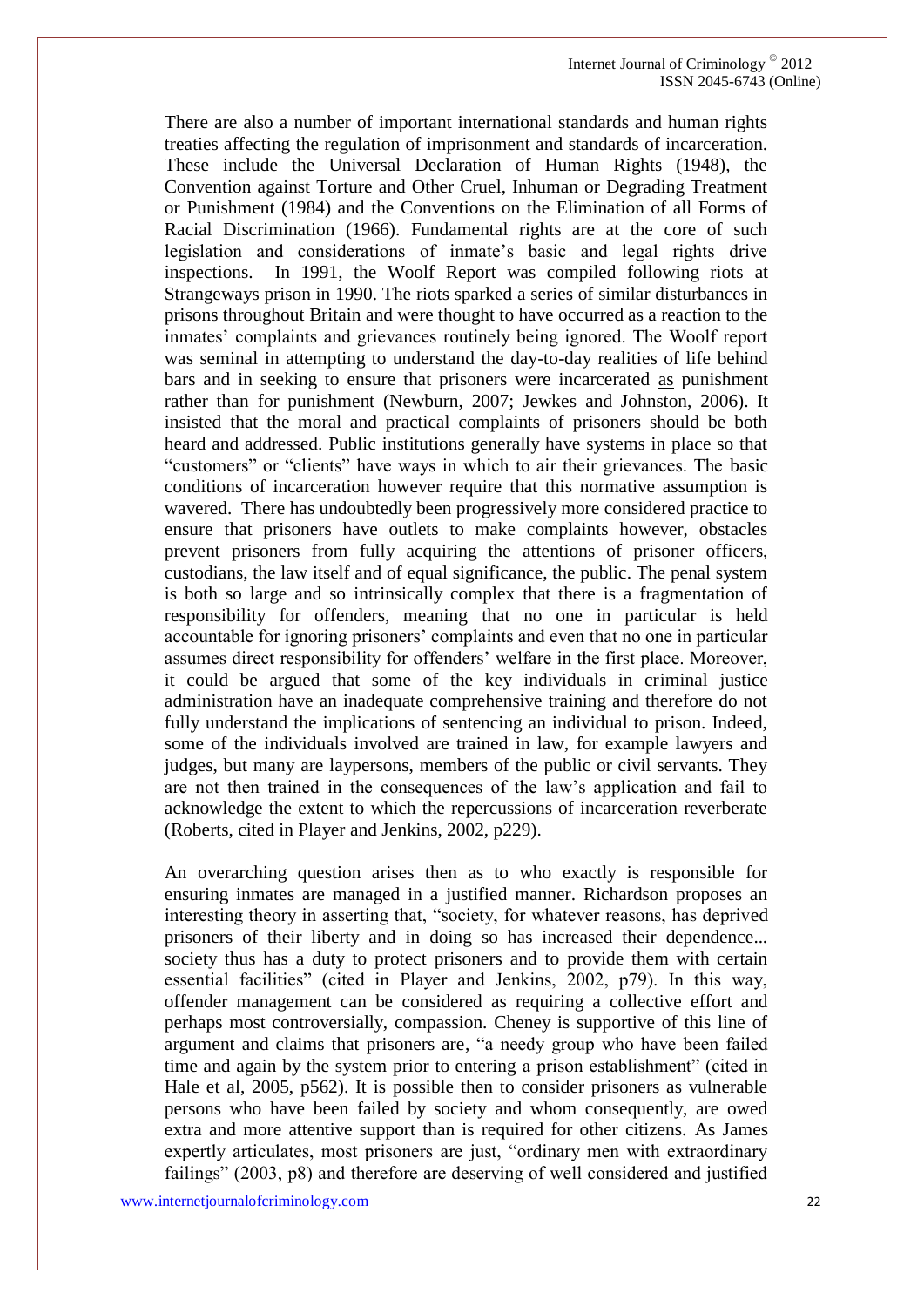practices of offender management. It is for this reason primarily, that demonization of offenders must be avoided, as should indifference, apathy or passive responses to offenders' wellbeing.

There are a number of groups within prisons that arguably are given the least attentive considerations despite perhaps requiring the most. Research indicates that certain groups, including ethnic minorities, foreign nationals and young offenders may have particular difficulties in understanding prison procedures and rules and that access to basic information is fundamentally limited (Newburn, 2007). Also, in terms of gender, the penal system has been argued as having been devised, "largely with the needs of male prisoners in mind" (Newburn, 2007, p703). The female prison population is rising and therefore female prisoners deserve equally attentive considerations. Even if this was not the case, that the female prison population is rising, it is fundamentally wrong to overlook the requirements of a group of people merely because they do not constitute the majority. Women arguably have very different needs to men and deserve more than being subject to a "one size fits all" system. Remand prisoners, those who are being held in prison without yet having been convicted, are a particularly worrisome group. In the first place, and to reiterate the previous sentence, these offenders are deprived of their liberty *without having being convicted of a crime.* This is arguably unjustifiable in itself. Furthermore, the remand section of prison has often been reported as having, "some of the worst overcrowding and poorest conditions" coupled with, "limited access to legal advisors, very restricted access to training and other facilities and particularly long periods of time locked up" (Newburn, 2007, p703). It cannot be acceptable to disregard the rights and wellbeing of individuals on the basis that they have at one point or another, committed or have been suspected of committing, a crime. This can essentially be described as passive retributivism and cannot be justified considering that the penal system officially declares that it is bound to care for prisoners, "with humanity" (Ministry of Justice online, 2012). If passive retributivism defines the management of offenders, it follows that prison conditions will inevitably be poor and consequently that prisoners will be routinely degraded, whilst professionalism, tolerance and considerations of human rights are eroded (Casale, cited in Player and Jenkins, 2002, p66-67). In contrast to dominant perceptions of the penal system then, conditions within prison can be expounded as potentially both detrimental and debilitating to individual offenders and therefore, arguably can hinder chances of positive changes of reduction of reoffending, reform and rehabilitation.

To explore this in further detail, a micro level approach will be adopted. Goffman poignantly asserts that upon entrance to an institution, in this case the prison, an individual is subject to a series of, "mortifications of the self" (1961, p25). Stern expounds this theory, that individuals are stripped of their personal identities, in claiming that the sole universal feature of imprisonment is that it, "snatches its participants from everyday life and places them in an abnormal environment, divorced from their routines, and exposed to quite different pressures and imperatives" (1998, p105). The initial confusion surrounding imprisonment and its unfamiliar routines can be considered to be disorientating at the very least. Goffman indicates that this series of degradations inevitably has a profound effect on inmates and specifically indicates that the, "loss of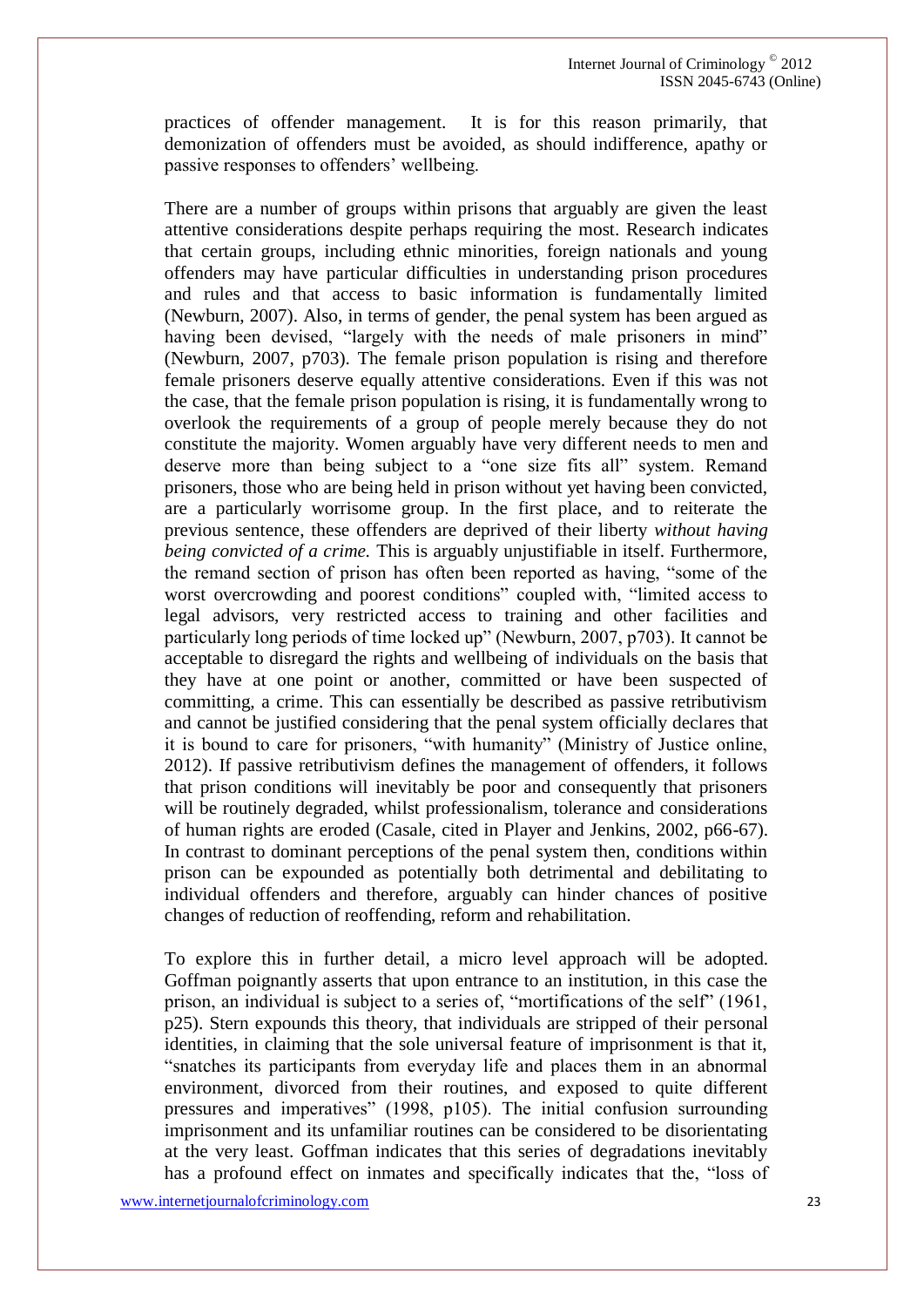one's name can be a great curtailment of the self" (1961, p28). Smith also expresses concerns about the depersonalisation of prisoners and laments the lack of voice that inmates ultimately have. He indicates that the penal system actively represses inmates' concerns and complaints and that prisoners are thus reduced to mere "names and numbers and paperwork" (1989, p21) rather than as living, feeling individuals.

In contrast to media portrayals that would have society believe that prisons are hospitable places in which to live, there is therefore a substantial concern regarding the management of prisoners, the actual conditions of prisons and perhaps as a direct result, suicide and self-harm rates within prisons. Violence is prevalent in prisons, but contrary to popular belief, violence is overwhelmingly directed at the self rather than at others. Harming oneself is also considerably more prevalent in prisons than society in general and is perhaps therefore indicative of the particular vulnerabilities of many who are imprisoned (Newburn, 2007). In 2010, there were 58 deaths in custody in England and Wales that were deemed to be self-inflicted and 26,983 recorded cases of selfinflicted harm (MoJ, "Safety in Custody" online publication, 2011). It must however, for legitimacy's sake, be acknowledged that in terms of self-harm, a certain number of inmates are prolific and may account for a large proportion of the statistics. Moreover, there has admittedly been a proportionate decline in recorded self-inflicted injuries and deaths in recent years. Ultimately however, this does not negate the seriousness of the issue and may be easily explained by skewed recording techniques and improved medical attention and warning systems. The origins of such self-inflicted violence is really the key issue and could arguably be traced back to the depersonalisation process of the penal system coupled with the likelihood of existing social disadvantages prior to entrance in prison. The lack of outlets in which to express concerns and thoughts is potentially another.

It is arguably vital that offenders are able to maintain links with wider society and in particular, close friends or family. In doing so, offenders may be able express their personalised experiences of prison and consequently alleviate thoughts and emotions that otherwise may be disregarded. A prisoner may also more successfully attempt to maintain a personal identity by receiving support and confirmation from those who know him or her best. Unfortunately, in sentencing an offender to prison, the most severe form of punishment in England and Wales, prisoners are often deprived of this opportunity and links with wider society are often negotiated. Although imprisonment can be argued as having "moved a long way from isolating the 'penitent'" (Cheney, cited in Hale et al, 2005, p558), prison undoubtedly compromises the links that a prisoner has with wider society; his or her identity and social standing is therefore also compromised. Face to face visits are limited, as are telephone conversations. Written correspondence may be monitored. Contact with the outside world is considered a privilege and therefore can also be withheld from prisoners as punishment for misdemeanours. Of vast importance, it is also often difficult for individuals to maintain regular contact with an inmate as the requirements of everyday life outside of the prison make insistent demands. Therefore, it is not an uncommon state for prisoners to feel isolated, forgotten or uncared for. Ultimately, this could be argued to perpetuate the depersonalisation process of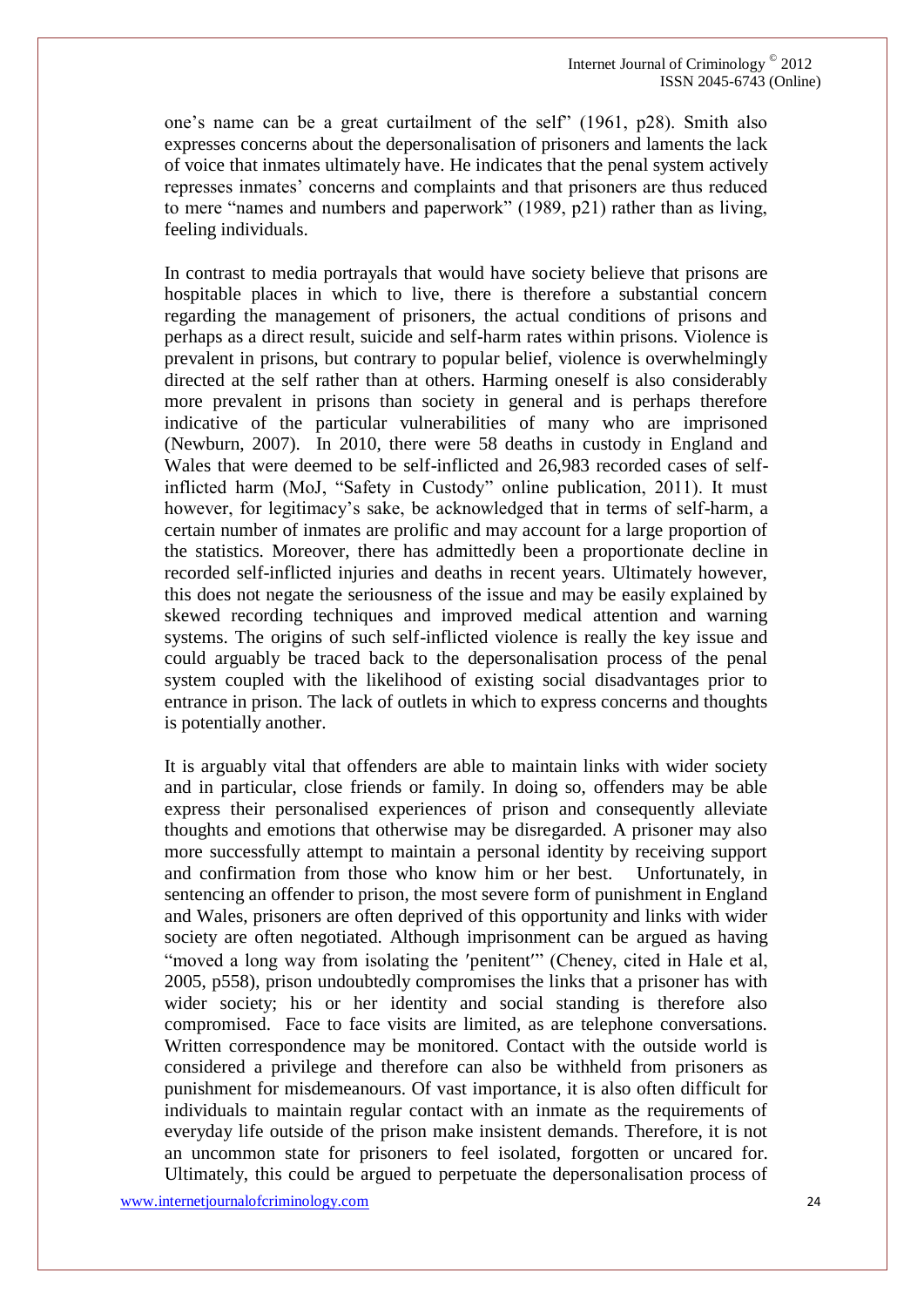offenders and therefore widen binaries between prisoners and the rest of society. These uneasy tensions aroused between wider society and the institutional world of the prison can provide leverage in which to manage offenders; it could be suggested that the penal system plays on the disunity and uses it to suppress and indeed dismiss prisoners' complaints, experiences and critiques of the system in general.

With arguably such little support ascribed to the inmate population, it is a recurrent problem to ensure that prisoner complaints are both heard and responded to routinely, fairly and without presupposed judgements. Jim Dawkins, an ex-prison officer, offers rare insight into the workings of the penal system in his memoirs. He despairs that, staff often, "perceived their jobs as one big game" (2005, p127) and treated prisoners accordingly despite the fact that most often, the majority of inmates, "never asked for anything unreasonable" (2005, p127). Hulley et al add yet more weight to the debate in articulating that respect towards prisoners is distinctly lacking. The criminologists attest that relations between staff and inmates are, "inherently unequal" and that the power differential can be, "brutal and 'toxic'"  $(2011, p2)$ . Moreover, Hulley et al claim that prisoners are deprived of facets of respect on multiple levels, citing emotional respect, practical respect and interpersonal respect as but a few essential needs that are routinely neglected (2011). In this way, there is a strong line of argument that suggests that prisons fail to adequately respond to inmates' needs and therefore a further objection is created against imprisonment as a justified response to crime. There are of course arguments that insist that certain individuals, namely staff members, do recognise the powerlessness of inmates and respond appropriately to requests and complaints (Roberts cited in Player and Jenkins, 2002; Dawkins, 2005). Nevertheless, having explored this contentious area, serious allegations could be made against the penal system in general as having failed to meet basic requirements, both physically and emotionally, of inmates. Even the slightest of inferences that injustice prevails in prisons should be considered sincerely especially given the fragility of many of the prisoners. Perhaps therefore, given the obvious shortcomings of the penal system, it is wise to consider alternative punishments more seriously.

There is not an agreement on a collective name for penalties that do not involve imprisonment (Worrall, cited in Hale et al, 2005, p529). Similarly, there is no collective agreement on the usefulness of such penalties. As it stands however, the public and the indeed the powers that govern appear to be reluctant to utilise such methods of punishment; this is largely because non-custodial punishments such as community punishments, referral orders, financial penalties, curfews and supervisory orders are regarded as "soft options" and as, "poor substitutes for imprisonment" (Worrall, cited in Hale et al, 2005, p542). Non-custodial sentences arguably do face a plethora of objections. Worrall and Hoy concisely indicate some as follows:

- 1) Persistent and widespread dislike of its utilisation
- 2) Arguably primarily benefit those who are , "relatively advantaged socially" (2005, p12) and that conversely, prison simply houses those who are not; a concern therefore that such penalties are discriminatory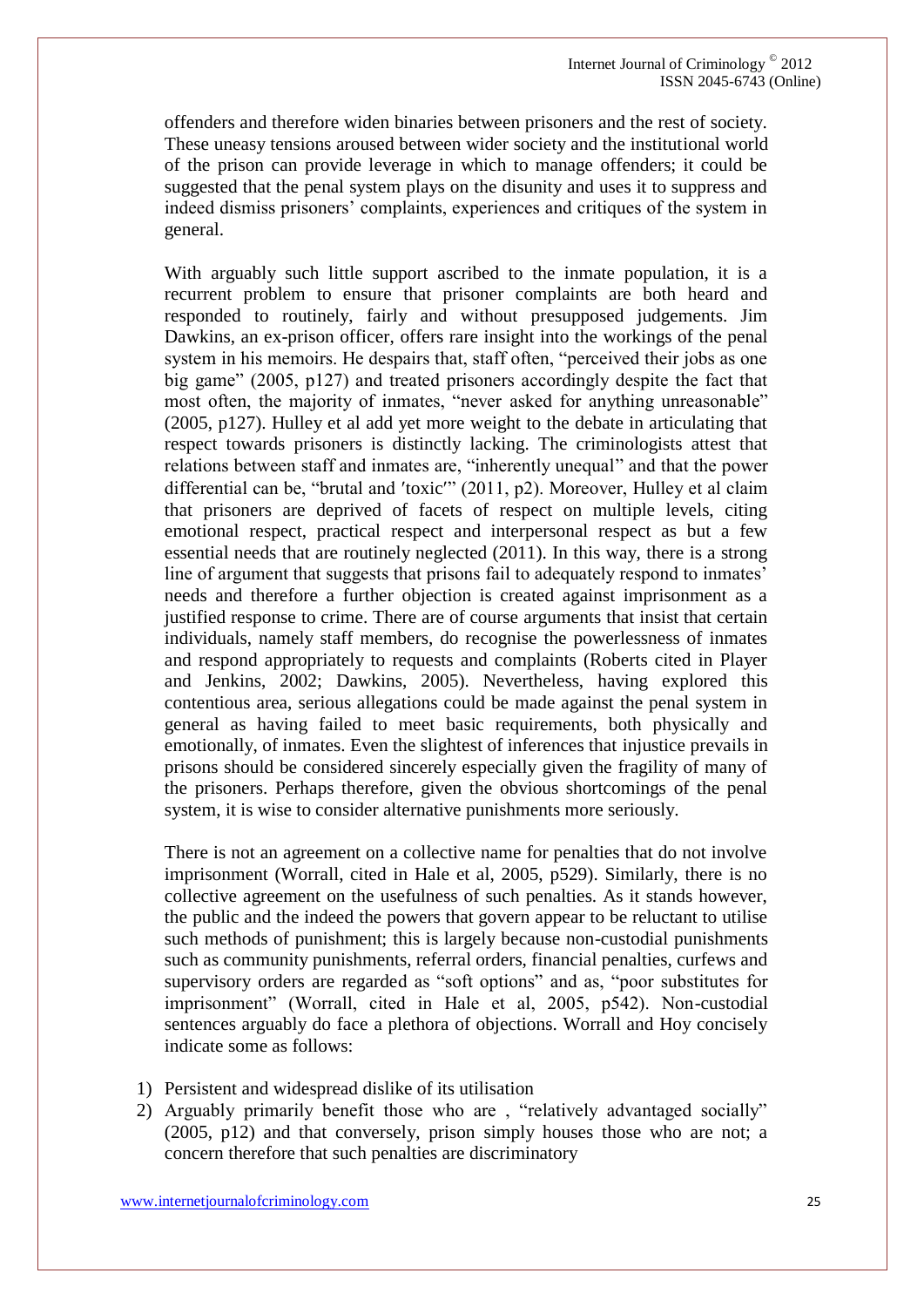- 3) Potential "net-widening" effect; draws more and more people into the criminal justice system
- 4) Difficulties in enforcement (2005, p11-12)

Given this list, the disinclination towards non-custodial sentences is perhaps more understandable; they are perceived as an ineffective approach towards tackling crime and are therefore currently sparingly imposed. There is a pool of rhetoric that indicates that in modern society, only prison is a suitable punishment and even then, that that system is relatively lenient.

Unfortunately, the worth and usefulness of non-custodial sentences is rarely explored seriously. With the prison population rising as it is and the financial strain ever-increasing, it is however at this point that due consideration should be given. Contrary to popular belief, non-custodial punishments do punish. The reluctance to seriously consider alternative penalties is largely because the proposed methodologies of punishment so very greatly deviate from the traditional concept of the familiar prison system. In this way then, non-custodial sentences face hostility because of general and long-standing scepticism. In terms of proposing and mobilising these penalties, the government is tasked with overcoming such deep-seated resentment. Taking a well-used political route, the state has therefore in recent years been attempting to portray a concept of "toughening up" community sentences and has at the same time been trying to foster connotations of credibility, robustness and earnestness (BBC News Uk Online, 2012; Worrall cited in Hale et al, 2005). This therefore means that the durability of public scepticism is tested. It appears however that currently such attempts are generally unconvincing and hailed as further examples of the state's persistent leniency towards offenders. As Mair suggests, this is perhaps indicative of the punitive climate that typifies other areas of the criminal justice system as well, including that of the penal system (cited in Hucklesby and Wahidin, 2009). It could therefore be claimed that the overarching problem of the criminal justice system then is not of practice or policy proposals but simply that of a pessimistic and inflexible attitude that calls for ever more punitive measures; the problem is that there is a refusal to acknowledge the worth of other approaches.

Non-custodial penalties certainly could be argued to offer reasonable solutions to crime. In terms of rehabilitation and reparation, alternatives to prison could be thought to allow greater opportunities for both personal development and community integration. Mobilising punishments within the community, minus the debilitating stigmatisation and ostracising that prison so often entails, means that offenders may be better equipped to improve relations with individuals harmed and the community in general and therefore, re-earn traces of dignity, respect and confidences that are so vital to preventing reoffending. Offenders may also be able to maintain links with family and friends which again, given the support this would provide, may enable a more progressive and proactive approach to reducing reoffending rates. Above all, and from a practical point of view, non-custodial sentences offer a less expensive way to manage offenders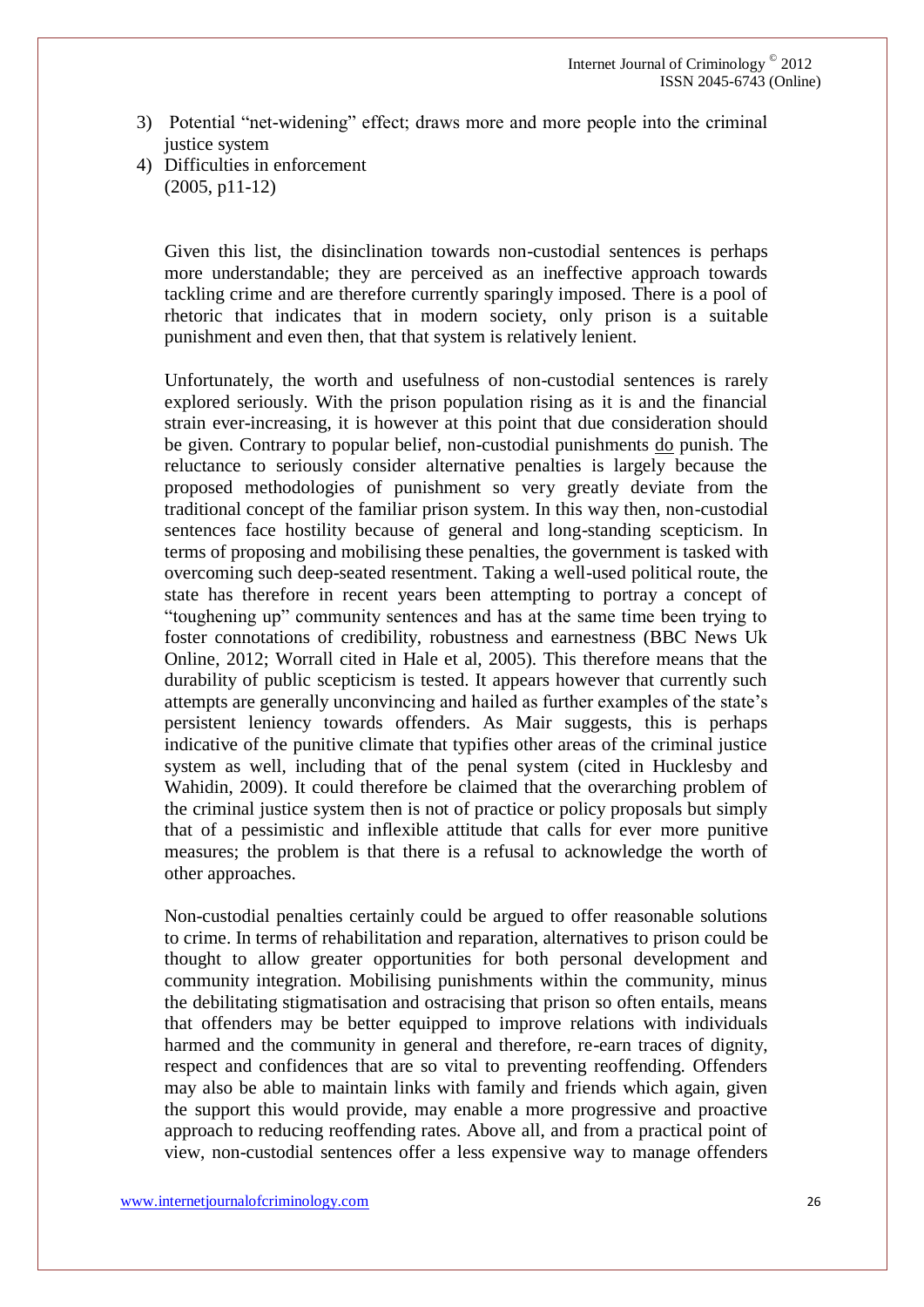and as previously expounded, this is an ever-increasing problem that needs addressing.

Little is celebrated about non-custodial penalties but in reality, successful diversions from the penal system are achievable and this is surely desirable given the dubiety of the prisons as well functioning bodies. In recent years, community sentences have been overshadowed by, "the need to respond to populist punitiveness" (Worrall cited in Hale et al, 2005, p542) and due consideration, especially given the financial strain and practical issue of overcrowding, has been lacking. If the unmanageable size of the prison population is to be tackled, non-custodial penalties need to be given more recognition as viable tools in dealing with lower-level, petty criminals. The punitive disposition of the public needs to alter.

## **Conclusion**

The job of the penal system is a taxing one and it has in no way been the intention of this dissertation to ignore or forget the challenges that it faces in housing, meeting the requirements of, and attempting to reduce the reoffending rates of prisoners. As part of a single institution, the penal system is tasked with dealing with some of the most needy individuals that present specific and often competing demands. It is bound to assist each individual prisoner with equality despite polar extremes of age, gender, health, class and ethnicity complicating matters. It is perhaps therefore inevitable that the prison system can be thought to fail in so many ways. It could be suggested then that targeting the penal system from behind a desk is a cynical and superficial attack on a system that manages the most problematic offenders as efficiently as possible. The real intention of this dissertation however was not simply just to criticise the inner workings of the penal system, but to assess it from an ideological and academic vantage point. Asides from investigating whether or not the penal system is able to respond adequately to prisoners' needs, this body of work has attempted to evaluate whether or not the penal system is justified in and of itself.

There is an unfortunate tendency within Britain to bewail every aspect of the penal system in turn and to express routine dissatisfaction. It is therefore perhaps necessary to invoke society to realise that there is no "quick-fix" to prevent crime and that consequently there is no one way in which offender management is completely infallible (Worrall and Hoy, 2005). Similarly, it is important to regard the penal system in a broad context; in terms of European comparisons and certainly, worldwide comparisons, England and Wales have a relatively humane, professional, refined and accountable system. Nevertheless, comparative insight does not negate the fact that imprisonment in England and Wales can be accused of injustice on many different levels. This state is a punitive one, despite rhetoric that may suggest otherwise. Drawing comparisons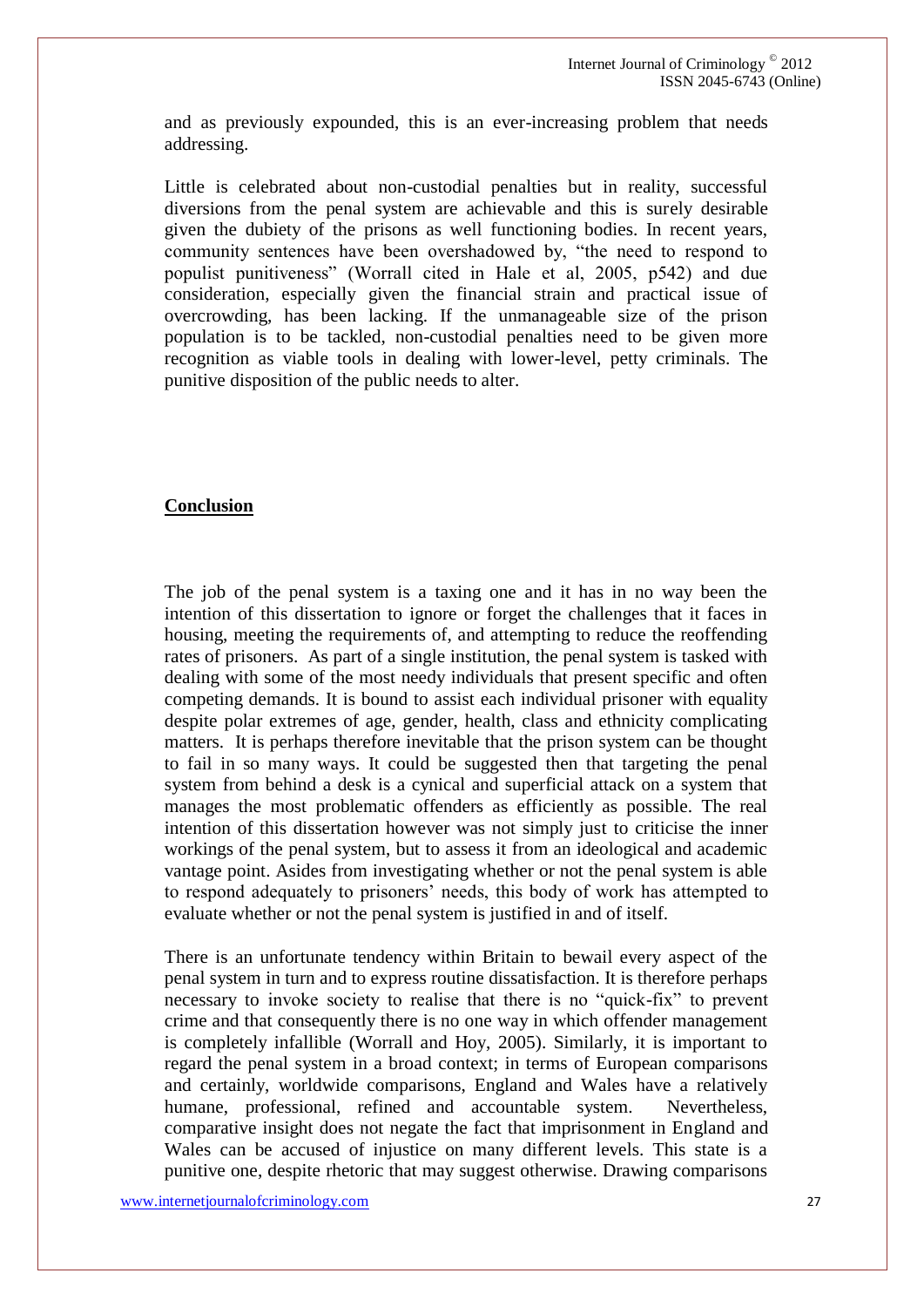with other states is unhelpful in that it diminishes England and Wales' responsibility to its own citizens.

It is disheartening that a society that is forward-thinking in so many ways panders to the punitive, yet ill-informed whims of a vocal section of the public, and even more disheartening that this often comes at the expense of justice. The disproportionate and undeserving reviling that the penal system is subject to and the punitive ideologies that spring from this play a huge part in the management of the penal system and indeed non-custodial sentences too, and therefore it is this that needs to be addressed. The media is highly responsible for igniting unmerited assaults on the penal system and for rarely relaying helpful and informative discourse. It is for this reason that the media must be held accountable in creating an overly punitive climate that has warped the perceptions and consequentially, the management of offenders.

This dissertation has explored the attitudes that have developed in regards to the penal system and the extent to which they may be misguided. It has also questioned the justifiability of imprisonment as both a viable and useful response to crime and offenders. For this author, the underlying resolution is that the penal system has many misgivings and that consequently, it should be reserved only for the most serious and prolific offenders.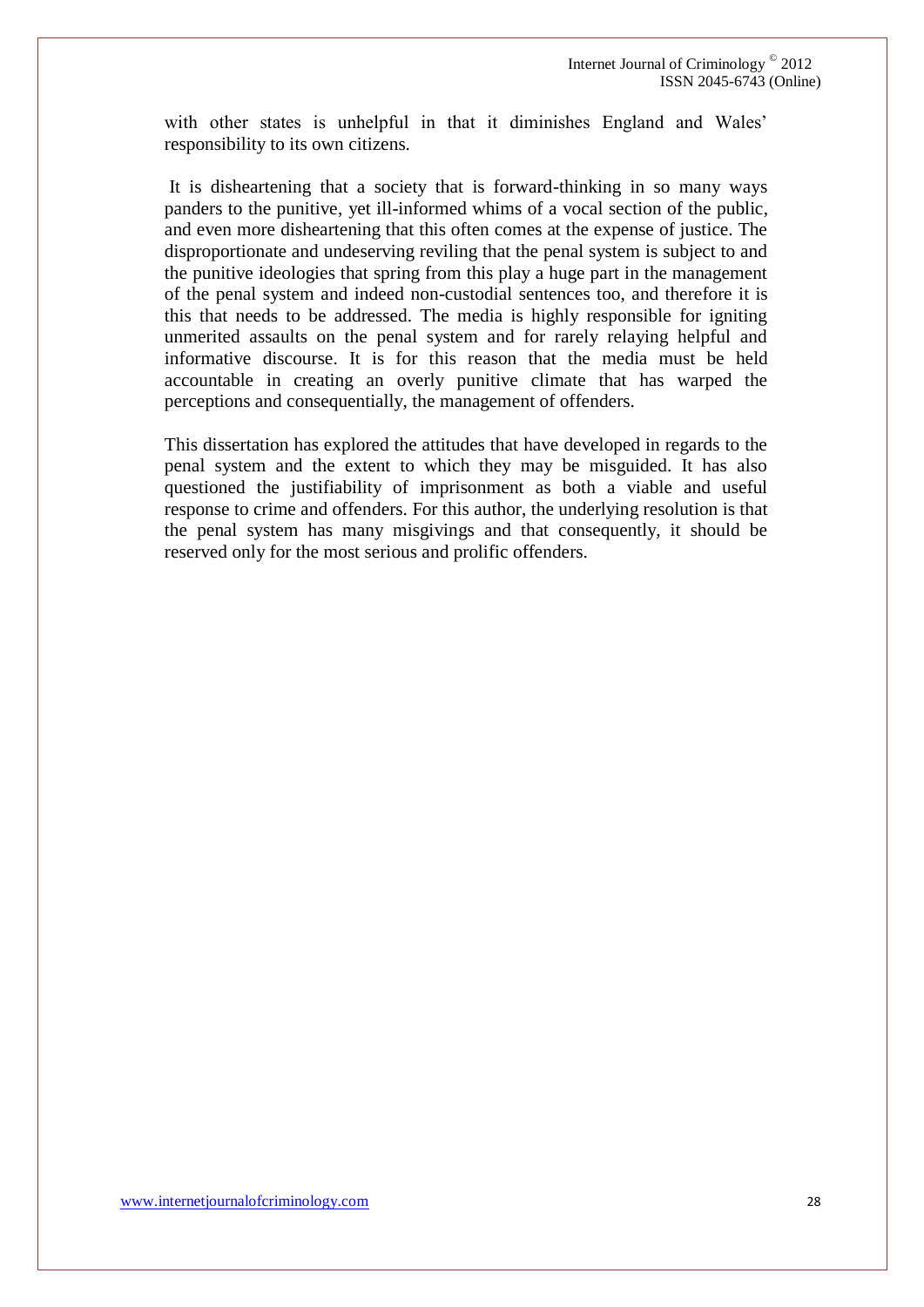## **Bibliography**

BBC News UK Online, (2012), "Community sentences to be 'toughened up' for offenders", [ONLINE], Available from the World Wide Web: <http://www.bbc.co.uk/news/uk-17517839> [Accessed 27/03/12]

Bottoms. A, Rex. S and Robinson. G, eds., (2004), *"Alternatives to Prison: Options for an Insecure Society",* Devon: Willan Publishing

Brooke., C, (2012), "The quality of hot chocolate is poor and my tracksuit was stolen from the laundry: The incredible list of complaints made by PRISONERS at mediumsecurity jail", [ONLINE], Daily Mail Online, Available from World Wide Web: < [http://www.dailymail.co.uk/news/article-2111616/Complaints-PRISONERS-medium](http://www.dailymail.co.uk/news/article-2111616/Complaints-PRISONERS-medium-security-jail.html)[security-jail.html>](http://www.dailymail.co.uk/news/article-2111616/Complaints-PRISONERS-medium-security-jail.html) [Accessed 24/03/12]

Cavadino. M and Dignan. J, (2007), *"The Penal System: An Introduction",* London: Sage Publications

Coyle. A, (2005), *"Understanding Prisons: Key Issues in Policy and Practice",*  Berkshire: Open University Press

Criminal Justice Act 2003, (part 12, chapter 1.142), [ONLINE], Available from the World Wide Web:  $\langle \frac{\text{http://www.legislation.gov.uk/ukpga/2003/44/section/142}}{\text{http://www.legislation.gov.uk/ukpga/2003/44/section/142}}$ [Accessed 26/03/12]

Dawkins. J, (2005), *"The Loose Screw: The Shocking Truth about our Prison System",*  Essex: Apex Publishing

Duff. A and Garland. D, eds. (1994), *"A Reader on Punishment",* Oxford: Oxford University Press

Foucault. M, (1977), *"Discipline and Punish; The Birth of the Prison",* London: Penguin

Garland. D, (2001), *"The Culture of Control: Crime and Social Order in Contemporary Society",* Oxford: Oxford University Press

Goffman. E, (1961), "*Asylums: Essays on the Social Situation of Mental Patients and Other Inmates",* London: Penguin Group

Hale. C, Hayward. K, Wahidin. A and Wincup. E, eds., (2005), *"Criminology",* Oxford: Oxford University Press

Honderich. T, (2006), "*Punishment: The Supposed Justifications Revisited",* London: Pluto Press

Hucklesby. A and Wahidin. A, eds., (2009), "*Criminal Justice",* Oxford: Oxford University Press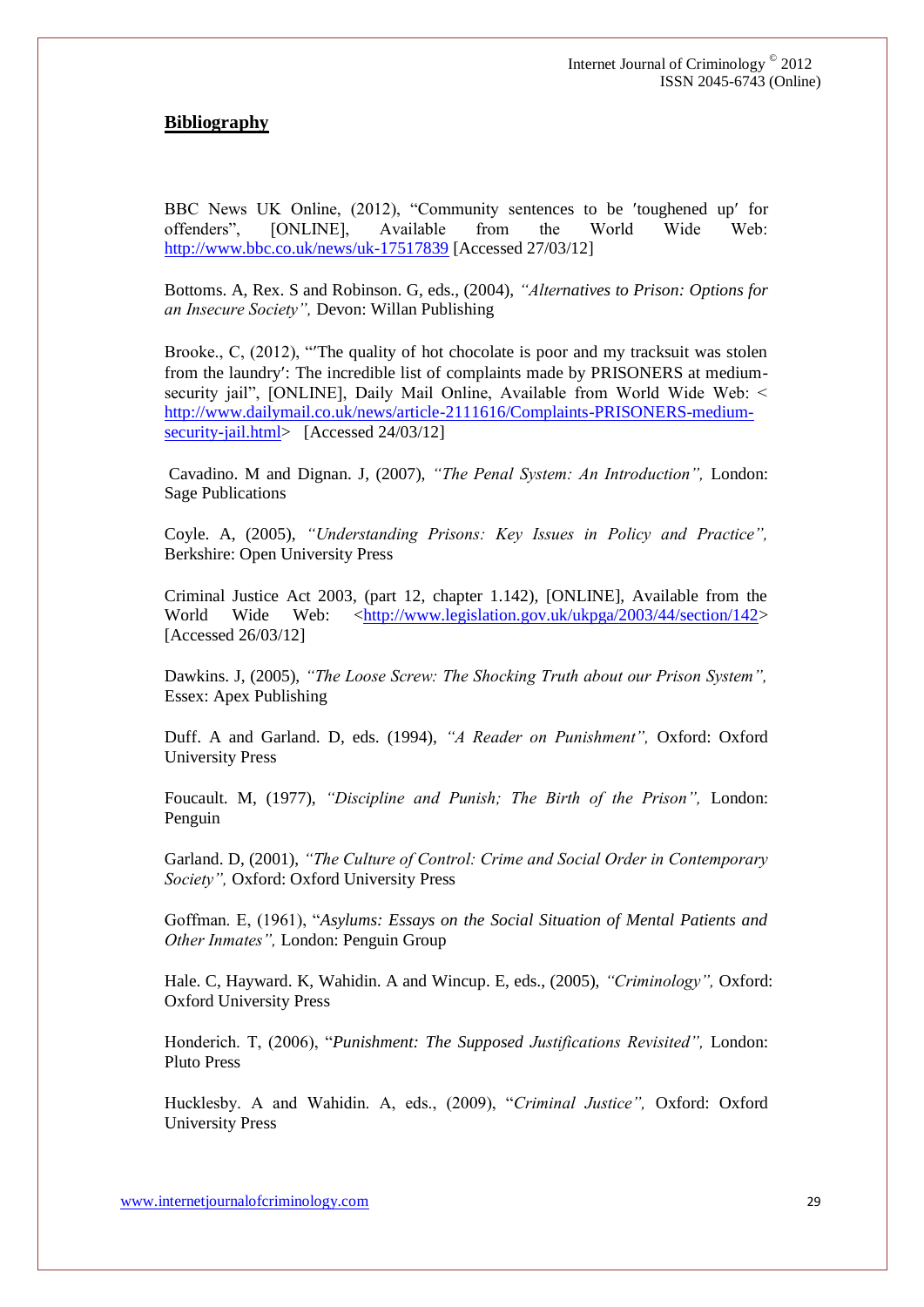Hulley, S., Liebling, A. and Crewe, B. (in press). "Respect in prisons: Prisoners' experiences of respect" *Criminology and Criminal Justice*.

James. E, (2003), *"A Life Inside: A Prisoner's Notebook",* London: Atlantic Books

Jewkes. Y, ed., (2007), *"Handbook on Prisons",* Devon: Willan Publishing

Jewkes. Y and Johnston. H, eds. (2006), *"Prison Readings: A Critical Introduction to Prisons and Imprisonment",* Devon: Willan Publishing

Mathieson. T, (2006), *"Prison on Trial",* Winchester: Waterside Press

Matthews. R, (2009), *"Doing Time: An Introduction to the Sociology of Imprisonment",*  Hampshire: Palgrave Macmillan

McConville. S, ed., (2003), *"The Use of Punishment",* Devon: Willan Publishing

Ministry Of Justice , (2012), [ONLINE], Available from the World Wide Web: [<http://www.justice.gov.uk/about/hmps>](http://www.justice.gov.uk/about/hmps) [Accessed 12/04/12]

Ministry of Justice, (2012), "Offender Behaviour Programmes", [ONLINE], Available from the World Wide Web: [<http://www.justice.gov.uk/offenders/before-after](http://www.justice.gov.uk/offenders/before-after-release/obp)[release/obp>](http://www.justice.gov.uk/offenders/before-after-release/obp) [Accessed 01/04/12]

Ministry of Justice, (2012), "Population bulletin – Weekly 23 March 2012", [ONLINE], Available from the World Wide Web:  $\langle \frac{http://www.justice.gov.uk/statistics/prisons-}{http://www.justice.gov.uk/statistics/prisons-}{\rangle}$ [and-probation/prison-population-figures>](http://www.justice.gov.uk/statistics/prisons-and-probation/prison-population-figures) [Accessed 26/03/12]

Ministry of Justice, (2011), "Safety in Custody 2010, England and Wales; Ministry of Justice Statistics Bulletin", [ONLINE], Available from the World Wide Web: [<http://www.justice.gov.uk/downloads/statistics/mojstats/safety-custody-2010.pdf>](http://www.justice.gov.uk/downloads/statistics/mojstats/safety-custody-2010.pdf) [Accessed 02/04/12]

Morris. N and Rothman. D.J, eds., (1998), *"The Oxford History of the Prison",* Oxford: Oxford University Press

Morrall. P, (2006), "*Murder and Society",* Chichester: Wiley Publications

Newburn. T, (2007), "*Criminology",* Cullompton: Willan Publishing

Player. E and Jenkins. M, eds., (2002), "*Prisons After Woolf: Reform Through Riot",*  London: Routledge

Ramsbotham. D, (2005), *"Prisongate: The Shocking State of Britain's Prisons and the need for Visionary Changes",* London: The Free Press

Roberts. J. V and Hough. M, (2002), *"Changing Attitudes to Punishment: Public Opinion, Crime and Justice",* Devon: Willan Publishing

Scott. D, (2008), *"Penology",* London: Sage Publications

Smith. K, (1989), "*Inside Time",* Kent: Harrap Books Ltd